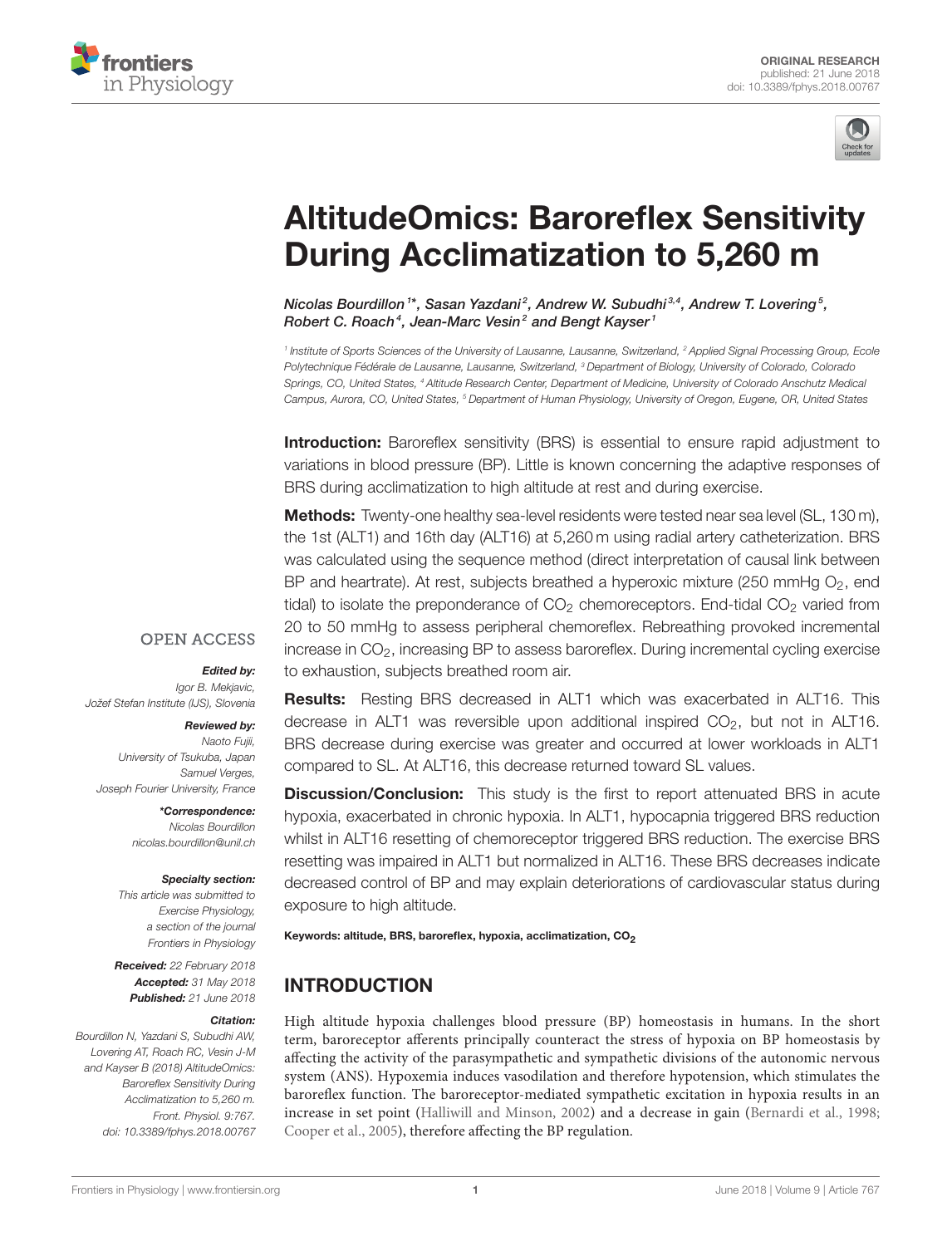Baroreflex sensitivity (BRS) is a measure of baroreflex function where the faster the response to small changes in BP, the more sensitive the autonomic control of BP and the higher the BRS. The baroreceptors, located in the aortic arch and the carotid bodies, signal to the medulla via the cranial nerves IX and X [\(Cowley et al., 1973\)](#page-11-3). The ANS also receives afferents from chemoreceptors, of which the peripheral chemoreceptors are sensitive to changes in arterial blood  $O_2$  and  $CO_2$  (pHa), whereas the central chemoreceptors, located in the CNS, are primarily sensitive to variations in  $CO<sub>2</sub>$  (pHCSF), but not in  $O<sub>2</sub>$ , unless arterial  $O_2$  saturation (Sa $O_2$ ) falls below 50% (Dempsey et al., [2014;](#page-11-4) [Smith et al., 2015\)](#page-12-0). These baro- and chemoreflex arcs coincide, so that sensory information regarding BP and arterial blood gas homeostasis converge in an integrative fashion [\(Vasquez et al., 1997\)](#page-12-1). In humans, there is a negative relationship between the baro- and chemoreflexes; that is, baroreflex activation inhibits the chemoreflex and vice versa [\(Somers et al., 1991;](#page-12-2) [Cooper et al., 2005\)](#page-11-2). How these responses are ultimately integrated and expressed to regulate BP homeostasis at rest and exercise in acute and chronic hypoxia is largely unknown and is the focus of this report.

During exercise, increases in cardiac output (CO) and changes in systemic vascular resistance (SVR), renal and gastrointestinal vasoconstriction, along with working muscle vasodilatation, cause an increase in blood pressure that activates the arterial baroreceptors [\(Michelini et al., 2015\)](#page-11-5). Yet, mean blood pressure during dynamic exercise only increases moderately, because there is a resetting of BRS to increased arterial pressures as a function of the intensity of the dynamic exercise (Bevegård and Shepherd, [1966;](#page-11-6) [Eckberg et al., 1975;](#page-11-7) [Pawelczyk and Raven, 1989;](#page-12-3) [Joyner, 2006\)](#page-11-8). BRS thus seems to be reset from rest to 75% of maximum oxygen consumption [\(Potts et al., 1993;](#page-12-4) [Papelier et al.,](#page-11-9) [1994\)](#page-11-9). To the best of our knowledge, no study has reported BRS during dynamic exercise during an acclimatization process to high altitude in humans.

To reveal the role of changes in BRS over time in hypoxia on BP homeostasis, BRS was quantified with intra-arterial pressure measurements in humans during acute and chronic hypobaric hypoxia at rest and during exercise, and whilst breathing various O<sup>2</sup> and CO<sup>2</sup> mixtures. We hypothesized that (1) BRS would be attenuated in acute hypoxia and further decreased after acclimatization at rest and during exercise; (2) and that additional inspired  $CO<sub>2</sub>$  would have distinct effects at sea level, and during acute through chronic hypoxia, that would indicate a resetting of BRS toward low PaCO2 values after acclimatization.

# MATERIALS AND METHODS

#### Subject Recruitment and Screening

This study is part of the AltitudeOmics project [\(Subudhi et al.,](#page-12-5) [2014\)](#page-12-5). Twenty-one young, healthy, sea-level residents, average age 21, range 19–23 years, were recruited in the region of Eugene, Oregon, USA (130 m). Physical examinations and the U.S. Army Physical Fitness Test [APFT, push-ups, sit-ups, and a 3.2-km run [\(Knapik, 1989\)](#page-11-10)] were performed to characterize health and fitness status. Exclusion criteria included being born at >1,500 m, having traveled to altitudes >1,000 m in the past 3 months (including air travel), using prescription medications, smoking, being pregnant or lactating, having a history of serious head injury (loss of consciousness), self or familial history of migraine, known hematologic or cardiovascular abnormality (e.g., sickle cell trait, cardiac arrhythmia), pulmonary function or diffusion capacity for carbon monoxide <90% of predicted, or failure to meet the minimal age/gender standards for the APFT [\(Knapik,](#page-11-10) [1989\)](#page-11-10). Subjects' characteristics are summarized in **[Table 1](#page-1-0)**, which is a reproduction from previously published AltitudeOmics results [\(Subudhi et al., 2014\)](#page-12-5). Preliminary BRS results have been published as conference proceedings [\(Yazdani et al., 2016a](#page-12-6)[,b\)](#page-12-7). There is no further redundancy between the present data analysis and other publications from the AltitudeOmics project.

#### Ethical Approval

The study was approved by the institutional review boards of the University of Colorado and the University of Oregon and by the Human Research Protection Office of the US Department of Defense and was performed according to the Declaration of Helsinki. The subjects were informed about the procedures and risks and gave written consent prior to participation.

#### Experimental Design

Familiarization with the experimental procedures included a graded exercise test up to exhaustion ( $\rm \dot{VO}_{2p}$  test) to assess the aerobic fitness of the subjects and to ensure that the inclusion criteria were met. After familiarization, the subjects underwent experimental trials near sea level (SL, 130 m; barometric pressure 749 mmHg) and on the 1st (ALT1) and 16th day (ALT16) at 5,260 m (barometric pressure 406 mmHg). For each subject, all ALT measurements were carried out around the same time of day to minimize any confounding effects of the circadian rhythm. During ascent (from 1,525 to 5,260 m) the subjects breathed supplemental oxygen (2 L/min, nasal cannula or mask). Administration of  $O_2$  was ceased just before ALT1 measurements. This ensured standardized acute exposure at ALT1 and minimized any influence of early acute mountain sickness (AMS) during ALT1. Likewise, no symptoms of AMS were observed at ALT16 because of successful acclimatization. An overview of the entire experimental design of the AltitudeOmics project is given elsewhere [\(Subudhi et al., 2014\)](#page-12-5).

#### Experimental Protocol

Before entering the experimental room, the subjects laid down in a room dedicated to the insertion of an arterial catheter (20–22 gauge) into a radial artery (Arrow International, Reading, PA, USA) under local anesthesia (2% lidocaine). Arterial blood pressure was measured using this catheter and a calibrated pressure transducer (Deltran®, Utah Medical, UT,

<span id="page-1-0"></span>

|           | Sex                      |      | Age (years) Height (cm) | Weight (kg) | BMI ( $\text{kg/m}^2$ ) |
|-----------|--------------------------|------|-------------------------|-------------|-------------------------|
| Mean      | 12M/9F                   | 20.8 | 175.8                   | 69.7        | 22.4                    |
| <b>SD</b> | $\overline{\phantom{0}}$ | 1.4  | 7.9                     | 9.0         | 1.8                     |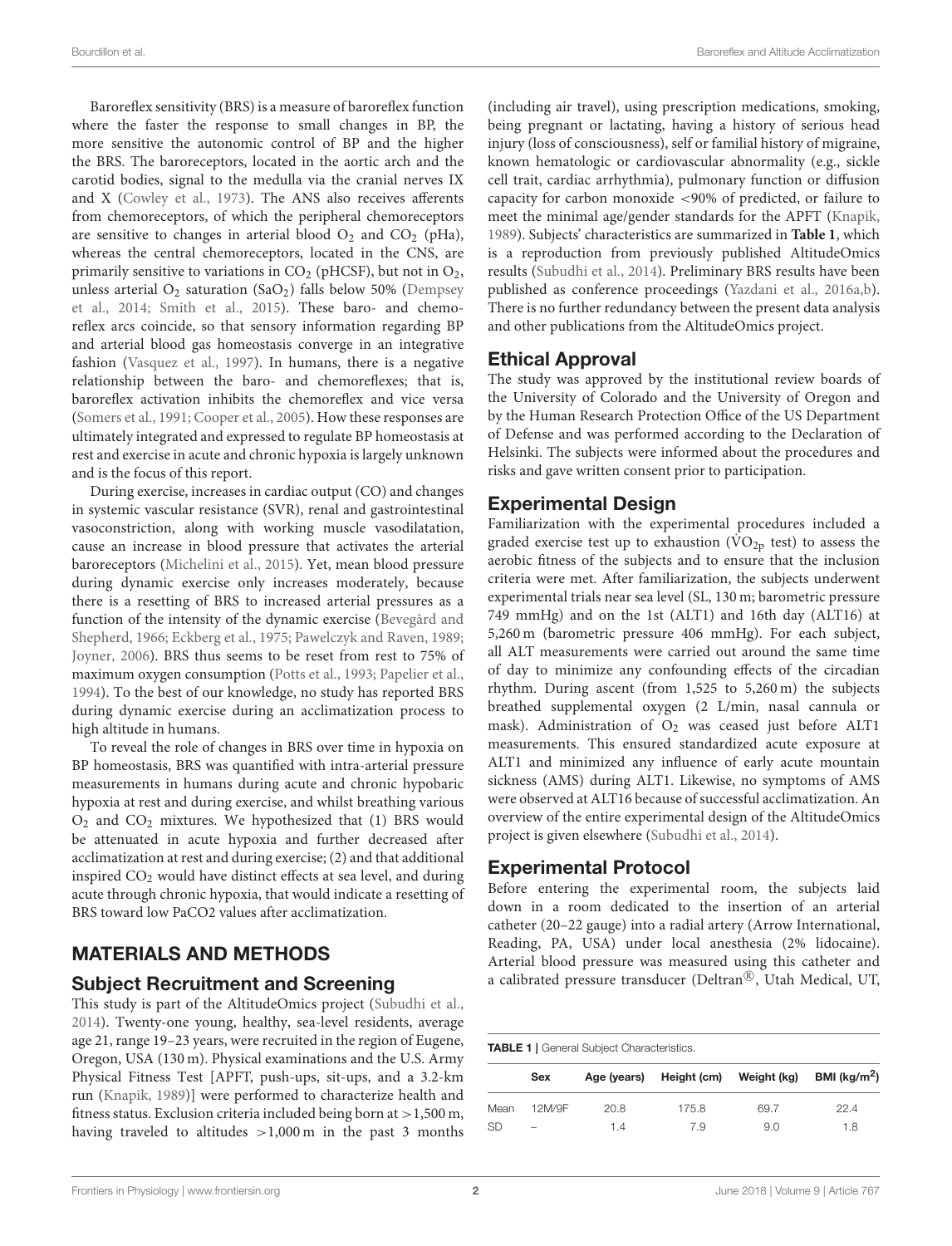USA) connected to an amplifier (BP amp, ADInstruments, CO, USA). After ∼30 min of instrumentation, the subjects underwent the resting protocol, followed by the exercise protocol.

#### Resting Protocol

Following 10–15 min of quiet rest in a seated position, each experimental testing session consisted of (1) instrumentation; (2) 10 min in room air for baseline; (3) 10 min with end-tidal partial  $CO<sub>2</sub> pressure (PETCO<sub>2</sub>) clamped at 40 mmHg (cl-40); (4) 3 min$ of voluntary hyperventilation to lower PETCO<sub>2</sub> to  $\sim$ 20 mmHg (HVE); and (5) a modified rebreathing test (REB, details below). Stages 3 to 5 of the protocol were carried out in a background of hyperoxia (end-tidal partial O<sub>2</sub> pressure [PETO<sub>2</sub>] ∼250 mmHg) so that the input from  $O_2$  chemoreceptors was reduced, so that the vast majority of the input would come from  $CO<sub>2</sub>$ chemoreceptors. Clamping CO<sub>2</sub> at 40 mmHg normalized the conditions to look at the influence of the peripheral chemoreflex. Rebreathing was used to provoke an incremental increase in  $CO<sub>2</sub>$ , consequently increasing BP, and thus bringing the baroreflex into play. **[Figure 1](#page-2-0)** shows a block-diagram of the resting protocol.

# Resting Protocol Experimental Setup

Throughout the protocol, the subjects sat upright and breathed through a mouthpiece attached to a two-way, non-rebreathing valve (Hans-Rudolph 2700, Hans-Rudolph, Shawnee, KS, USA). The breathing circuit allowed switching from room air to either an end-tidal clamping system or a rebreathing system. The end-tidal clamping setup used in the present study was a modified version of the system previously described by [Olin et al.](#page-11-11) [\(2012\)](#page-11-11). The setup allowed stabilizing  $PETCO<sub>2</sub>$  at 40 mmHg by constantly adding a varying portion of  $CO<sub>2</sub>$  into the inspired gas mixture. Throughout the end-tidal  $PCO<sub>2</sub>$  clamping, we



maintained PETO<sub>2</sub> at ∼250 mmHg by titrating 50% (balanced with  $N_2$ ) or 100%  $O_2$  into the inspiratory reservoir, at SL and ALT, respectively.

## Modified Rebreathing Method

The rebreathing bag was filled with gas to achieve inspired PCO<sup>2</sup> and PO<sup>2</sup> of 0 mmHg and 300 mmHg, respectively, at each altitude. Subjects were instructed to hyperventilate for 3 min (part 4) to lower and then maintain  $\text{PETCO}_2$  at 20 mmHg at both sea level and 5,260 m (in a background PETO<sub>2</sub> of ∼250 mmHg). Subjects were then switched to the rebreathing bag and following two initial deep breaths to mix the gas from the bag with that in the respiratory system, they were instructed to breathe *ad libitum* (part 5). The rebreathing tests were terminated when  $PETCO<sub>2</sub>$ reached 50 mmHg,  $PETO<sub>2</sub>$  dropped below 200 mmHg, or the subject reached the end of his or her hypercapnia tolerance.

# Exercise Protocol

Subjects were seated on an electrically-braked cycle ergometer (Velotron Elite, Racermate, Seattle, WA, USA). The protocol began with a three-min resting baseline in pedaling position on the ergometer. The subjects then completed four 3-min stages at 70, 100, 130, and 160 Watts, followed by 15 Watts/min increments until they could no longer maintain pedaling >50 rpm despite strong verbal encouragement. No specific pedaling frequency was required. Maximal power output (Watts) was calculated as: work rate of last stage completed  $+$  [(work rate increment)  $\times$  (time into final stage/duration of stage, in seconds)] [\(Subudhi et al., 2008\)](#page-12-8). We used the exercise paradigm to increase BP in a functional capacity. Subjects breathed room air throughout the exercise protocol. **[Figure 2](#page-2-1)** shows a blockdiagram of the exercise protocol.

# **Measurements**

#### Arterial Blood Gas

During the exercise protocol, arterial blood samples (2 ml) were taken from the catheter in a radial artery during the resting baseline, at the end of each of the four three-min stages and immediately before the cessation of exercise (BL, 70W, 100W, 130W, 160W, and MAX). Core body temperature was telemetrically recorded from an ingested pill (CorTemp; HQInc, Palmetto, FL, USA) and used to correct the results from the blood gas analyzer. All samples were analyzed immediately for arterial PO<sub>2</sub> (PaO<sub>2</sub>), PCO<sub>2</sub> (PaCO<sub>2</sub>), and pHa in triplicate (Rapidlab 248; Siemens Healthcare Diagnostics, Munich, Germany). The blood

<span id="page-2-1"></span><span id="page-2-0"></span>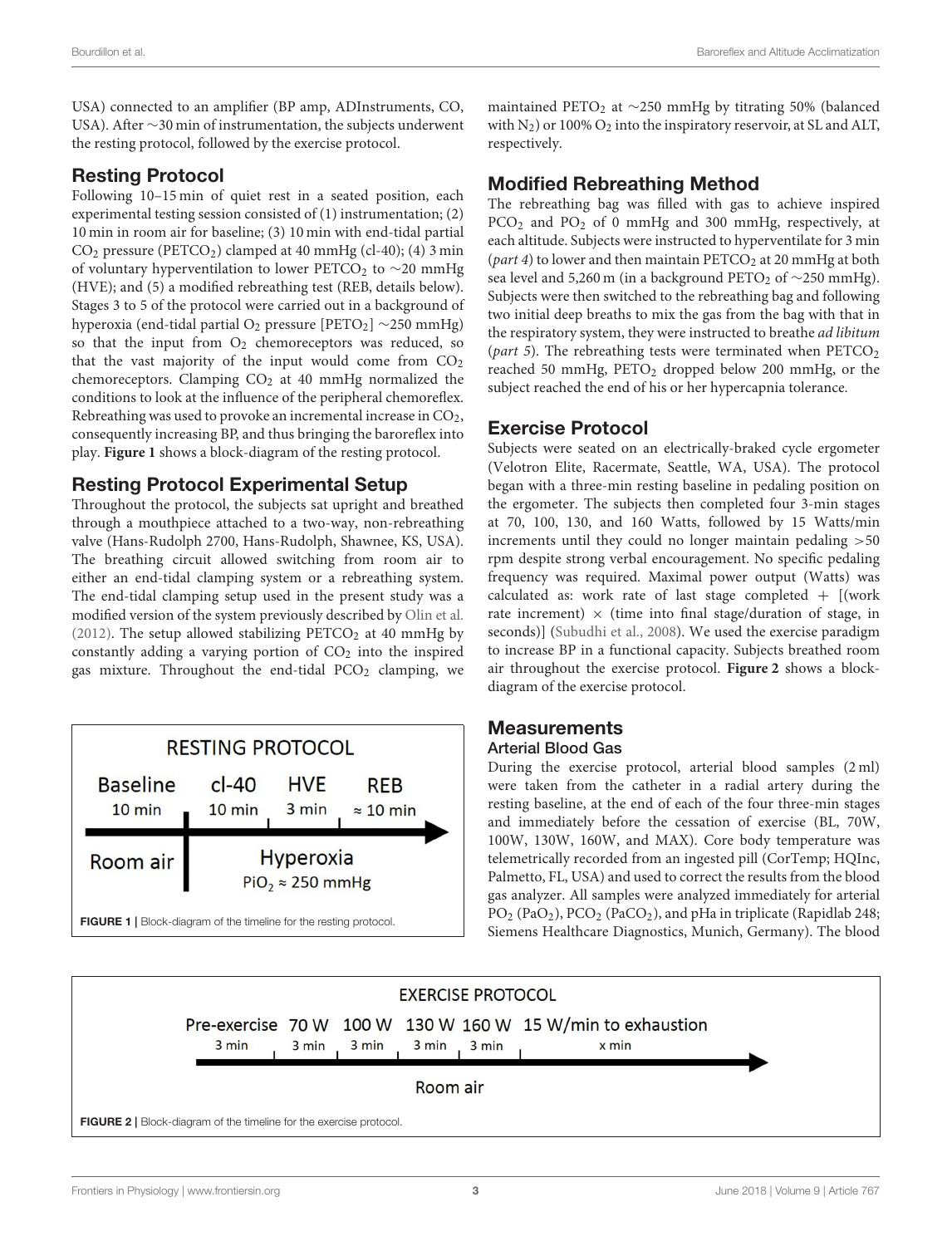gas analyzer was calibrated daily with tonometered whole blood samples.

#### Metabolic Variables

Throughout the exercise protocol, the subjects breathed through a mouthpiece connected to a two-way, non-rebreathing valve (Hans-Rudolph 2700, Hans-Rudolph, Shawnee, KS, USA). Ventilation and respiratory frequency (Rf) were measured using a pneumotachograph (Universal Ventilation Meter; Vacu·Med, Ventura, CA, USA; Ultimaseries; Medgraphics CPX, Minneapolis, MN, USA), expressed in units adjusted to body temperature and pressure, saturated (BTPS) and averaged over windows of 30 s.  $PETO<sub>2</sub>$  and  $PETO<sub>2</sub>$  were measured using fast-responding gas analyzers  $(O_2Cap \ Oxy)$  analyzer; Oxigraf, Mountain View, CA, USA). The pneumotachograph was calibrated using a 3-liter syringe (Hans-Rudolph 5530, Shawnee, KS, USA) and the gas analyzers were calibrated using gas mixtures of known concentrations of  $O_2$  and  $CO_2$  prior to each testing session.

#### Data Acquisition

All analog data were sampled and recorded at 200 Hz on a personal computer for off-line analysis (Powerlab 16/30; ADInstruments, Bella Vista, Australia).

## Data Analysis

Heart beat-to-beat time intervals were extracted directly from BP recordings. Initially, systolic blood pressure (SBP) peaks were extracted from the BP waveform with heartbeats representing the time of their occurrence. However, low sampling rates (<250 Hz) may produce jitter in the estimation of peaks [\(Merri et al.,](#page-11-12) [1990;](#page-11-12) [Task Force, 1996\)](#page-12-9). For instance, at 200 Hz the highest time resolution is within a confidence interval of 5 ms. To refine the location of heartbeats and the SBP values, a second order polynomial was interpolated for each extracted peak using four neighbor samples from the BP waveform (two immediately before and two immediately after). Heartbeats were selected as the location of the maximum of the interpolated polynomial. Furthermore, SBP values were updated as the maximum in their corresponding polynomial. Finally, the inter-beat intervals (IBI) were created as the interval between successive peaks.

The BRS was then calculated using the most commonly used "sequence method," providing a direct interpretation of the causal link between blood pressure and heart rate [\(Parati et al.,](#page-12-10) [1988\)](#page-12-10). This is the "gold standard" and most reliable method, with proven clinical value [\(Pinna et al., 2015\)](#page-12-11). This method is based on the identification of at least three consecutive beats in which a strictly defined increase (or decrease) in SBP is followed by a strictly defined increase (or decrease) in the IBI. Fixed minimal changes were considered for SBP and IBI to validate a sequence. Specifically, a minimum change of 1 mmHg between two consecutive SBP values or of 5 ms for IBI was set as the smallest increase (or decrease) in a sequence (Bernardi et al., [2010\)](#page-11-13). Furthermore, the minimum correlation coefficient between changes in SBP and IBI to validate a sequence was set at 0.85. Finally, a minimum number of five sequences was set to validate a BRS estimate. The sensitivity of the reflex is obtained by computing the slope of the regression line between changes in SBP and IBI. All computed slopes are finally averaged to obtain the BRS. The advantage of this method is that the computations are automatic and standardized, which virtually eliminates intra- and inter-subject measurement variability (La Rovere et al., [2008\)](#page-11-14). The baroreflex nature of these spontaneous RR interval-systolic pressure sequences was demonstrated by showing that in cats the number of sequences markedly dropped (−89%) after the surgical opening of the baroreflex loop by sinoaortic denervation [\(Di Rienzo et al., 2001\)](#page-11-15).

BRS was thus assessed using a 90-s window immediately before the termination of each resting intervention and exercise stage.

BRS depends on SBP and IBI fluctuations. However, respiration affects both SBP and IBI via mechanisms that are not necessarily of baroreflex origin. Whether, respiratory sinus arrhythmia is due to a central mechanism or to the baroreflex mechanism is debated [\(Eckberg, 2009;](#page-11-16) [Karemaker,](#page-11-17) [2009\)](#page-11-17). Previous work attempted to separate the effects of the baroreflex and respiration using metronome-guided respiration and adaptive filtering of the data [\(Tiinanen et al., 2008\)](#page-12-12), and showed that the respiratory rate, but not the pattern is of primary importance [\(Paprika et al., 2014\)](#page-12-13). Therefore, to control for a potential effect of hyperventilation on BRS in hypoxic conditions, respiration frequency was extracted via an autoregressive power spectral density (PSD) estimation of the IBI. The PSD was estimated with an order of 50, and the respiration frequency was extracted as that of the largest peak in the range [0.1–0.4] Hz. This IBI frequency band was larger than that of the conventional heart rate variability (HRV) high frequency band, i.e., [0.15–0.4] Hz, as respiration frequency can migrate to the low frequency band [0.04–0.15] Hz. BRS values with and without the respiratory frequency are reported in this work (**[Tables 4](#page-8-0)**, **[5](#page-9-0)**).

## **Statistics**

**[Figures 3](#page-4-0)**, **[6](#page-6-0)** display Tukey boxplots of the data in which the horizontal line inside the boxes is the median, whilst the upper and lower lines of the boxes are the 75th and 25th percentiles, respectively. The upper and lower whiskers denote the highest and lowest data points within the 1.5 inter quartile range (Frigge et al., [1989\)](#page-11-18). This corresponds to approximately  $\pm$  2.7 $\sigma$  and 99.3% coverage of the data [\(McGill et al., 1978\)](#page-11-19). The outliers are not shown on **[Figures 3](#page-4-0)**, **[6](#page-6-0)** for scaling purposes.

Two-way repeated measures ANOVAs were performed to assess the effect of time (SL vs. ALT1 vs. ALT16) and the effect of condition (Rest vs. cl-40 vs. hyperventilation vs. rebreathe) in the rest protocol, and the effect of time and exercise intensity (PRE, 70W, 100W, 130W, 160W, and MAX) in the exercise protocol. One-way repeated measures ANOVA was performed to assess the effect of condition when time was not available (time decay). The Tukey-Kramer post hoc test was performed when appropriate. The alpha level for significance was set at 0.05 and is reported rounded to three digits after the decimal. All analyses were completed using MATLAB® (MathWorks, Natick, MA, USA). The coefficient of variation (CV) and the inferior and superior 95% confidence interval (CI<sub>inf</sub> and CI<sub>sup</sub>, respectively) of BRS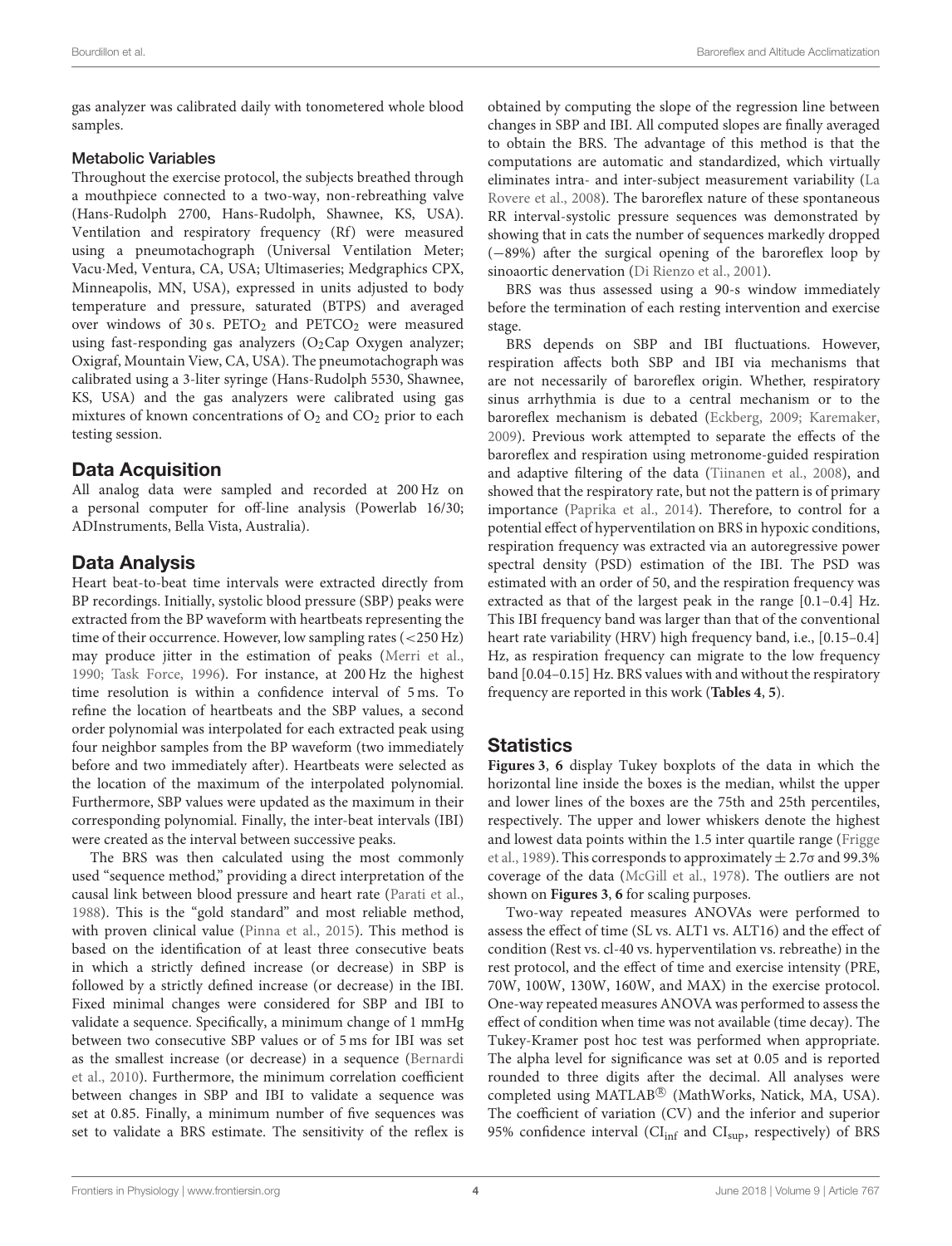

<span id="page-4-0"></span>are reported in **[Table 2](#page-5-0)** for the rest protocol and **[Table 3](#page-7-0)** for the exercise protocol.

# RESULTS

**[Table 1](#page-1-0)** summarizes the subjects' characteristics.

## Resting Protocol Results

BRS decreased at ALT1 during seated rest ( $p = 0.048$  vs. SL), this decrease was exacerbated at ALT16 ( $p < 0.001$  vs. ALT1) as shown on **[Figure 3A](#page-4-0)**.

During cl-40, BRS did not change compared to rest at SL ( $p = 0.499$ ). BRS did not change between SL and ALT1  $(p = 0.341)$  but decreased at ALT16  $(p = 0.021$  vs. SL and ALT1) as shown on **[Figure 3B](#page-4-0)**. BRS at ALT1 increased compared to rest  $(p = 0.031 \text{ vs. rest } ALT1)$  back to SL values. At ALT16, it did not change compared to rest ( $p = 0.213$ ). In short, clamping CO<sub>2</sub> at 40 mmHg did not affect BRS at SL whilst at ALT1 it restored it to SL values.

During REB, BRS decreased from SL to ALT1 ( $p = 0.002$ ) and ALT16 ( $p = 0.002$ ) but there was no difference between ALT1 and ALT16 ( $p = 0.792$ ), as shown on **[Figure 3C](#page-4-0)**. BRS did not change compared to rest in SL, ALT1, and ALT16.

No significant differences across time were found during HVE (all  $p > 0.050$ ). At SL and at ALT1, there was a significant decrease in BRS during HVE compared to rest (both  $p < 0.001$  vs. rest SL and ALT1) but not at ALT16 ( $p = 0.770$ ).

**[Table 2](#page-5-0)** summarizes mean BP, PaO2, PaCO2, pHa, Rf, and HR values during rest, cl-40, REB and HVE at SL, ALT1, and ALT16.

**[Figure 4](#page-6-1)** shows the correlation graphs between  $PaCO<sub>2</sub>$  and BRS at SL, ALT1, and ALT16. The slope of this relationship decreased from SL (0.22  $\pm$  0.10) to ALT1 (0.12  $\pm$  0.10,  $p < 0.001$ vs. SL) and further to ALT16 (0.03  $\pm$  0.06,  $p < 0.001$  vs. ALT1). An inverse relationship was found between pHa and BRS. As illustrated on **[Figure 5](#page-6-2)**, the slope flattened from SL ( $-23.2 \pm$ 11.0) to ALT1 (-14.6  $\pm$  11.1,  $p < 0.001$  vs. SL) and further to ALT16 ( $-4.1 \pm 7.9$ ,  $p < 0.001$  vs. ALT1).

## Exercise Protocol Results

**[Figure 6](#page-6-0)** shows the reduction in BRS when exercise intensity increased at SL, ALT1, and ALT16, which was expected. This reduction was fitted with a mono-exponential and revealed that the time decay was lower at ALT1 compared to SL ( $p = 0.003$ ) and ALT16 ( $p = 0.004$ ). Time decay was not different between SL and ALT16 ( $p = 0.718$ ). These results indicate that the kinetics of the decrease in BRS when exercise intensity increases were not different between SL and ALT16 although the pre-exercise BRS value was lower in ALT16 compared to SL ( $p = 0.002$ ). At ALT1, the kinetics were different compared to SL and ALT16, notably because of a greater decrease between pre-exercise and 70W and a BRS roughly stable at the subsequent workloads. The decrease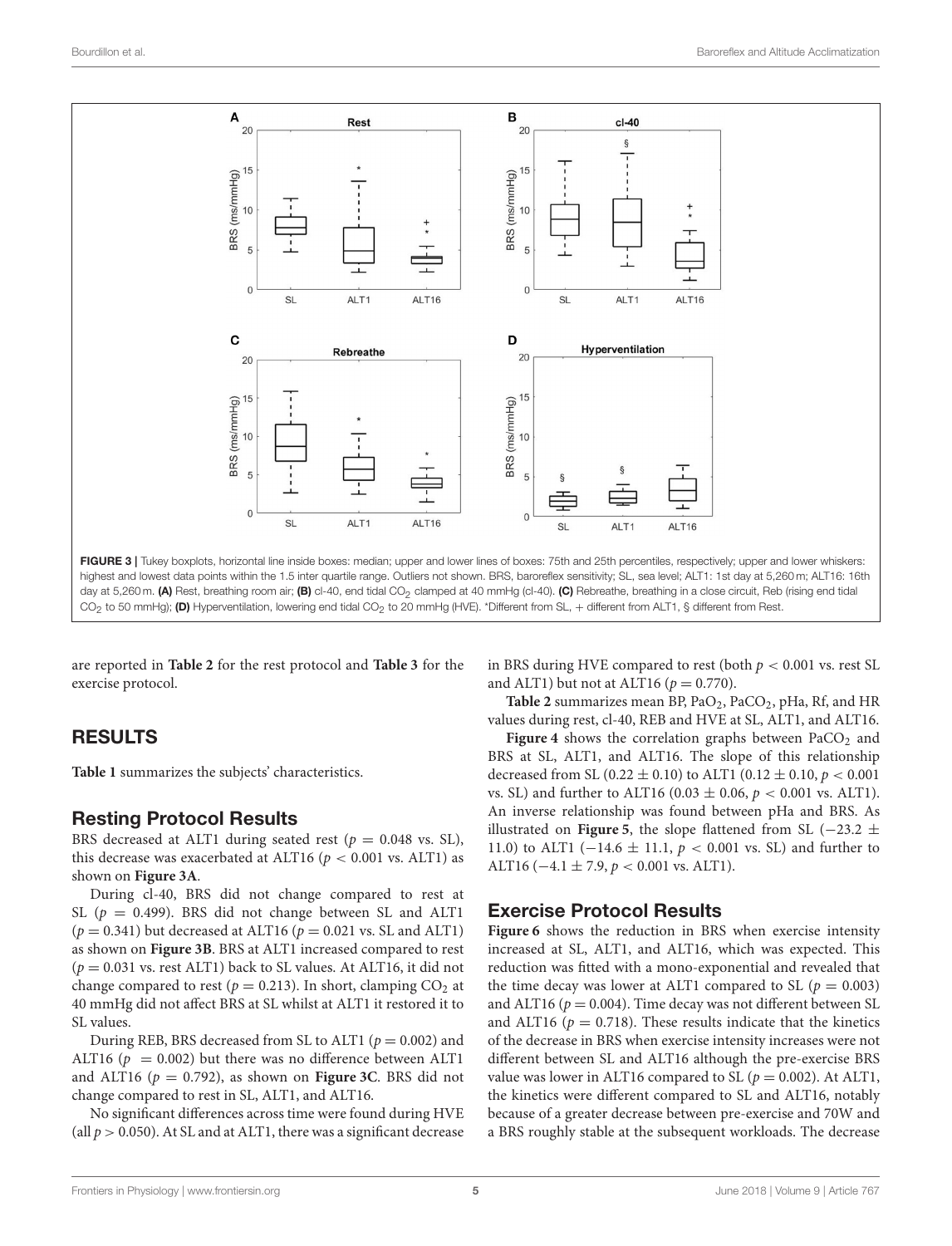|                   | TABLE 2   Mean values $\pm$ SD during the rest protocol                                             |                    |                            |                       |                      |                                                                                                                                                                                                                                                                                                                                               |                        |                                                                |                        |                              |                      |                                                           |
|-------------------|-----------------------------------------------------------------------------------------------------|--------------------|----------------------------|-----------------------|----------------------|-----------------------------------------------------------------------------------------------------------------------------------------------------------------------------------------------------------------------------------------------------------------------------------------------------------------------------------------------|------------------------|----------------------------------------------------------------|------------------------|------------------------------|----------------------|-----------------------------------------------------------|
|                   |                                                                                                     | Rest               |                            |                       | Clamp-40             |                                                                                                                                                                                                                                                                                                                                               |                        | REB                                                            |                        |                              | WE<br>Y              |                                                           |
|                   | ದ                                                                                                   | ALT1               | ALT16                      | ಠ                     | ALT1                 | ALT16                                                                                                                                                                                                                                                                                                                                         | ದ                      | ALT1                                                           | ALT16                  | ದ                            | ALT1                 | ALT <sub>16</sub>                                         |
| meanBP            | $79 \pm 7$                                                                                          | $75 \pm 12$        | $79 \pm 11$                | $82 \pm 7$            | $88" \pm 10$         | $105^{4} \pm 11$                                                                                                                                                                                                                                                                                                                              | $91^a \pm 10$          | $291^{a'} \pm 61$                                              | $216^{a^{*}+} \pm 79$  | $82 + 10$                    | $83 + 10$            | $83 \pm 9$                                                |
| Pa $O2$           | $102.1 + 5.2$                                                                                       | $35.7* + 3.1$      | $44.9^+ + 3.5$             | ± 14.1<br>282.1 a     | $280.3^{a} \pm 14.6$ | $255.1a \pm 32.8$                                                                                                                                                                                                                                                                                                                             | $241.4^{a} \pm 14.6$   | $265.8^a \pm 22.3$                                             | $257.7^a \pm 30.0$     | $255.3^a \pm 20.4$           | $292.6^a \pm 16.1$   | $302.6^a \pm 17.0$                                        |
| PaCO <sub>2</sub> | $38.2 \pm 4.2$                                                                                      | $26.7* \pm 3.1$    | $21.1$ <sup>*+</sup> ± 2.8 | ± 2.2<br>40.5a        | $39.5^a \pm 2.5$     | $39.5^a \pm 2.0$                                                                                                                                                                                                                                                                                                                              | $47.3^{ab} \pm 1.7$    | $50.8^{ab'} \pm 2.0$                                           | $50.9^{ab'}$ $\pm$ 4.2 | $17.4$ abc $\pm 2.4$         | $16.9^{abc} \pm 2.5$ | $18.1^{abc} \pm 2.5$                                      |
| PH <sub>Q</sub>   | $7.408 + 0.028$                                                                                     | $7.503* \pm 0.027$ | $7.494*$ ± 0.019           | ± 0.021<br>7.392      | $7.389^9 \pm 0.035$  | $7.330^{a}$ <sup>+</sup> ± 0.022                                                                                                                                                                                                                                                                                                              | $7.360^{ab} \pm 0.048$ | $7.325^{ab}$ $\pm$ 0.024 7.276 <sup>ab+</sup> $\pm$ 0.030      |                        | 7.631 <sup>abc</sup> ± 0.042 |                      | $7.618^{abc} \pm 0.040$ 7.529 <sup>abc+</sup> $\pm$ 0.036 |
| 苉                 | $0.270 \pm 0.064$                                                                                   | $0.292 \pm 0.057$  | $0.272 \pm 0.077$          | ± 0.057<br>0.284      | $0.329^9 \pm 0.053$  | $0.493^{a*} + \pm 0.141$                                                                                                                                                                                                                                                                                                                      |                        | $0.301 \pm 0.073$ $0.406^{abc'} \pm 0.073$ $0.580^{a} + 0.147$ |                        | $0.3299 + 0.047$             |                      | $0.335^9 \pm 0.006$ 0.288 <sup>bc</sup> + ± 0.094         |
| £                 | $76 \pm 12$                                                                                         | $91 * 18$          | $98^{+} \pm 13$            | $\frac{11}{11}$<br>74 | $76^a \pm 14$        | $100^{+} \pm 18$                                                                                                                                                                                                                                                                                                                              | $71 \pm 12$            | $87^{b'} \pm 17$                                               | $100^{+} \pm 17$       | $107^{abc} \pm 20$           | $115^{400} \pm 30$   | $104 \pm 15$                                              |
|                   | $D$ Significant compared to clamp-40 (p < 0.05).<br>$^{a}$ Significant compared to rest (p < 0.05). |                    |                            |                       |                      | meanBP, mean arterial blood pressure (mmHg); PaO <sub>2,</sub> arterial carbid pressure (mmHg); PaO2, arterial partial pressure (mmHg); pHa, arterial blood pH; Rf, respiratory frequency (HR, heartrate (bpm).<br>°Significant compared to REB (p < 0.05), "significant compared to SL (p < 0.05), "significant compared to ALT1 (p < 0.05). |                        |                                                                |                        |                              |                      |                                                           |

in BRS during exercise appeared to be more progressive during SL and ALT16 than during ALT1.

At SL, ALT1, and ALT16, BRS decreased between pre-exercise and 70W ( $p = 0.001$ ,  $p = 0.032$ ,  $p = 0.021$ , respectively). The decrease was not significant between the subsequent exercise stages (all  $p > 0.050$ ). Pre-exercise BRS decreased from SL to ALT1 ( $p = 0.003$ ) and to ALT16 ( $p = 0.003$ ); there was a tendency between ALT1 and ALT16 ( $p = 0.083$ ). BRS at 70W decreased at ALT1 compared to SL ( $p = 0.001$ ) and ALT16 ( $p = 0.016$ ), but there was no significant difference between SL and ALT16  $(p = 0.125)$ . BRS at 100W decreased from SL to ALT1 ( $p = 0.035$ ) and ALT16 ( $p = 0.025$ ), whilst there was no significant difference between ALT1 and ALT16 ( $p = 0.682$ ). At 130W, 160W, and Max, there were no differences between SL, ALT1, and ALT16  $\text{(all } p > 0.050).$ 

**[Table 3](#page-7-0)** summarizes mean BP, PaO <sup>2</sup>, PaCO <sup>2</sup>, pHa, Rf, and HR values during rest, 70W, 100W, 130W, 160W, and Max at SL, ALT1, and ALT16.

#### Respiration Effects on BRS

**[Table 4](#page-8-0)** summarizes BRS assessed with and without the respiratory frequency during the rest protocol. Only the differences between BRS with respiration and BRS without respiration are reported. For BRS differences between the experimental conditions, please refer to **[Figure 3](#page-4-0)**. Removing respiration decreased BRS at SL, ALT1, and ALT16 during rest  $(p < 0.001, p = 0.048, p = 0.003,$  respectively); at SL and ALT16 during cl-40 ( $p < 0.001$ ,  $p < 0.001$ , respectively); at SL, ALT1 and ALT16 during REB ( $p < 0.001$ ,  $p = 0.002$ ,  $p < 0.001$ , respectively); and at SL during HVE ( $p = 0.002$ ). BRS also decreased at ALT1 and ALT16 compared to SL after removal of respiration.

**[Table 5](#page-9-0)** summarizes BRS assessed with and without the respiratory frequency during the exercise protocol. Only the differences between BRS with respiration and BRS without respiration are reported. For BRS decrease with exercise and hypoxia, please refer to **[Figure 6](#page-6-0)**. At rest and 70W, removing respiration decreased BRS at SL and ALT1 ( $p < 0.001$ ,  $p = 0.003$ ,  $p = 0.022$ ,  $p = 0.001$ , respectively). At 100W, 130W, 160W and Max, removing respiration did not significantly alter BRS (all  $p > 0.050$ ).

#### **DISCUSSION**

<span id="page-5-0"></span>This study is the first to report BRS systematically, during acute and chronic exposure to 5,260 m, at rest and during dynamic exercise to exhaustion. The main findings were (1) BRS decreased in acute hypoxia and this decrease was exacerbated after acclimatization to hypoxia; (2) the decrease in acute hypoxia was reversible when clamping end-tidal CO <sup>2</sup> at 40 mmHg, but not after acclimatization to hypoxia; and (3) the decrease in BRS during exercise was greater at low exercise intensities only, in acute hypoxia compared to normoxia; after acclimatization to hypoxia, the decrease in BRS during exercise returned toward SL values.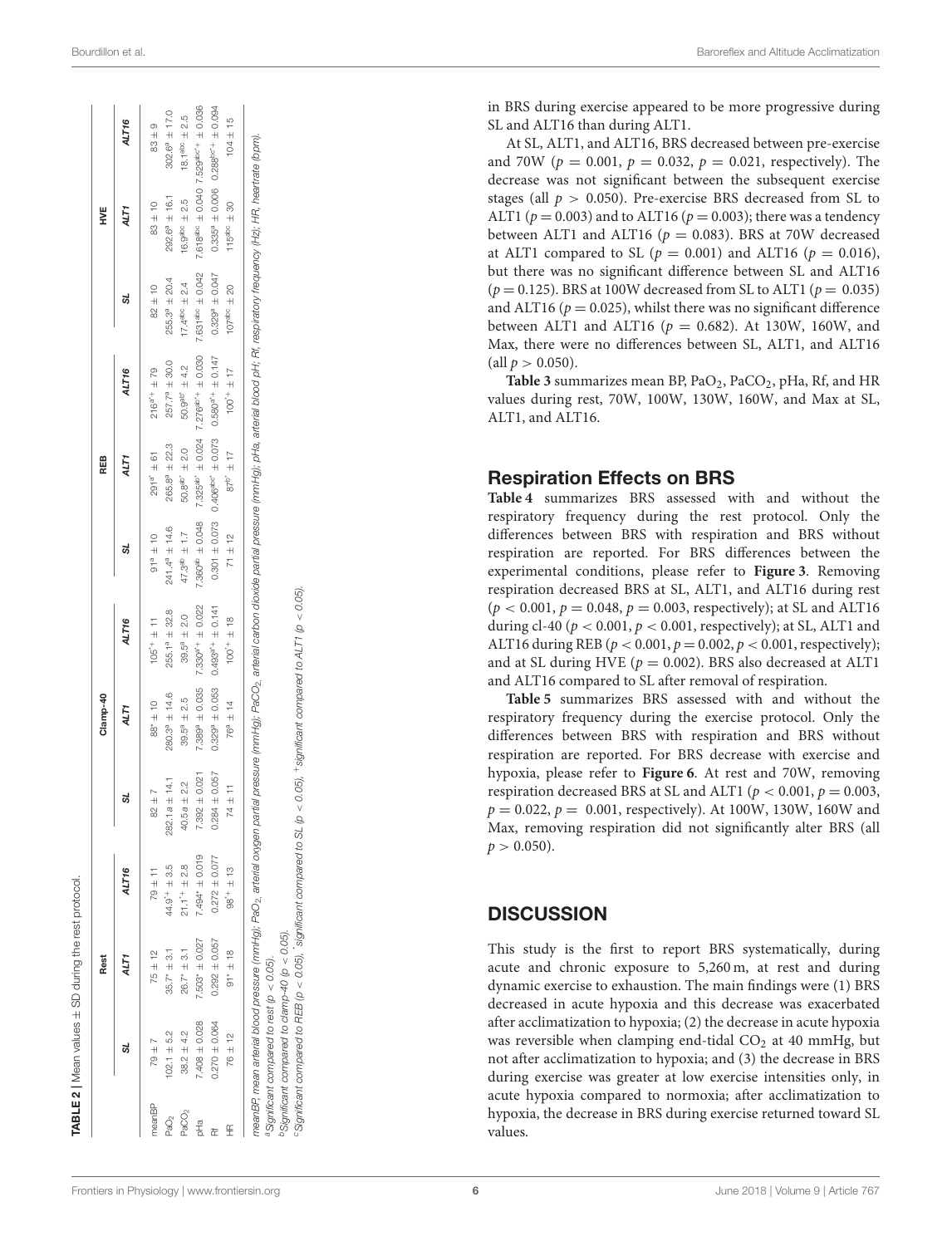

<span id="page-6-1"></span>FIGURE 4 | Correlation graphs of arterial partial pressure of CO<sub>2</sub> (PaCO<sub>2</sub>) vs. baroreflex sensitivity (BRS). R Pearson's correlation coefficient. Green dots, breathing room air (Rest); blue dots, clamp 40 (cl-40); red dots, rebreathing (REB); black dots, hyperventilation (HVE). BSL: sea level, (A); ALT1: 1st day at 5,260 m, (B); ALT16: 16th day at 5,260 m, (C).



<span id="page-6-2"></span>FIGURE 5 | Correlation graphs of arterial blood pHa vs. baroreflex sensitivity (BRS). R Pearson's correlation coefficient. Green dots, breathing room air (Rest); blue dots, clamp 40 (cl-40); red dots, rebreathing (REB); black dots, hyperventilation (HVE). SL: sea level, (A); ALT1: 1st day at 5,260 m, (B); ALT16: 16th day at 5,260 m, (C).



<span id="page-6-0"></span>boxes: 75th and 25th percentiles, respectively; upper and lower whiskers: highest and lowest data points within the 1.5 inter quartile range. Outliers not shown. BRS at rest, 70, 100, 130, 160 Watts and maximal exercise. SL, sea level; ALT1, 1st day at 5,260 m; ALT16, 16th day at 5,260 m. black curves are mono-exponential fit of the medians of the exercise intensities. \*Different from rest ( $p < 0.05$ ), § different from SL ( $p < 0.05$ ).

#### BRS at Rest

The decrease in BRS at rest in acute hypoxia confirmed previous findings in the literature [\(Roche et al., 2002\)](#page-12-14) but the amplification of this decrease after acclimatization is a new finding. The background of hyperoxia reduced the input from the  $O<sub>2</sub>$  chemoreceptors, therefore leaving the majority of the input of the chemoreflex to  $CO<sub>2</sub>$  receptors. The immediate reversal of the decrease in BRS during cl-40 at ALT1 (return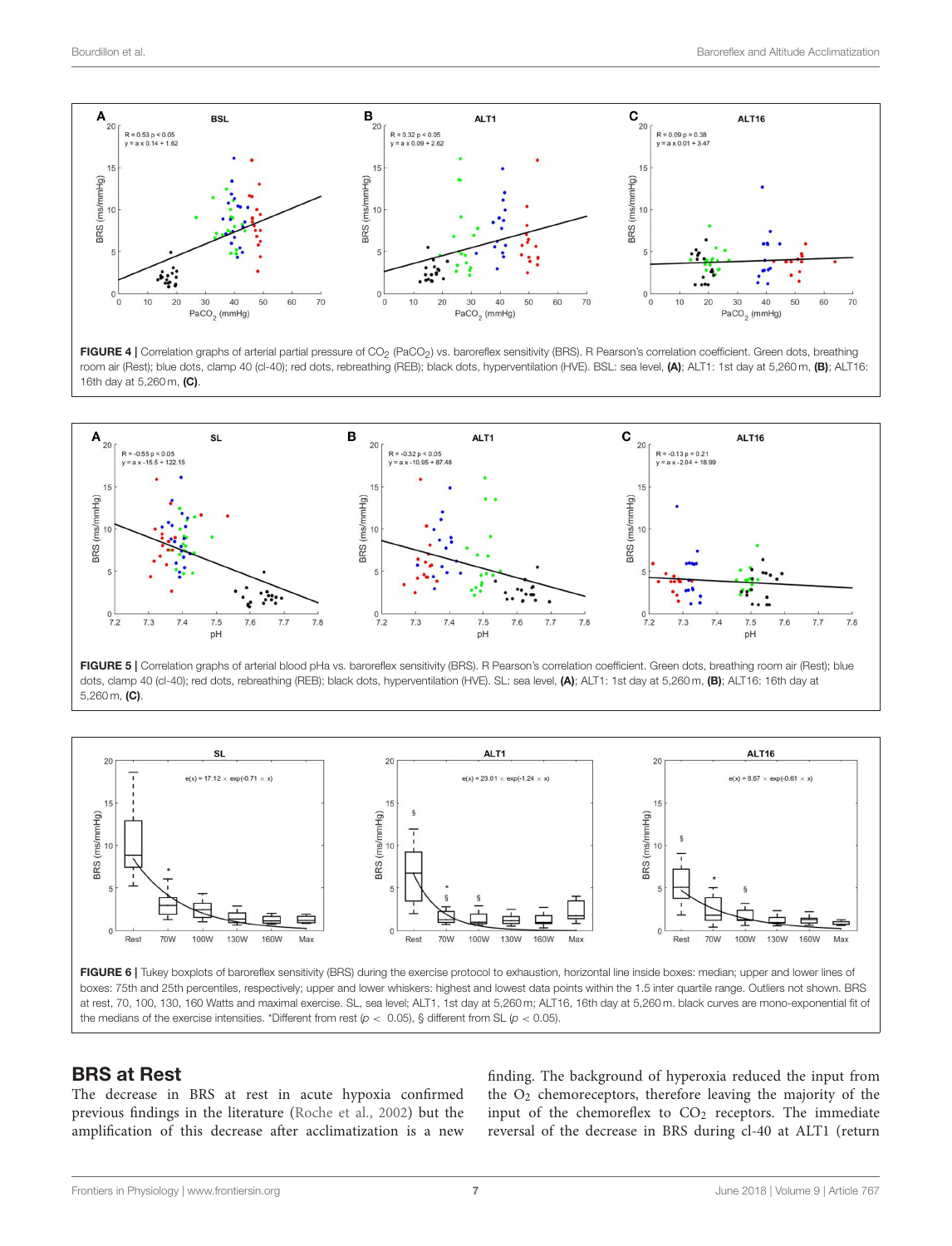| $7.393$<br>$\pm 0.016$<br>$0.358$<br>$+ 0.087$<br>$\begin{array}{c} 108^{\text{a}} \\ + 18 \end{array}$<br>$+ 884$<br>$+ 84$<br>$\frac{3}{4}$<br>$\overline{O}$<br>38<br>ದ<br>$0.344*$<br>$+ 0.104$<br>$7.502*$<br>$\pm 0.030$<br>ALT16<br>$\frac{97}{1}$<br>$92^a + 94^a$<br>$\overset{+}{\underset{\sim}{\circ}}$ 3<br>$\frac{5}{4}$<br>$0.297$<br>$+ 0.045$<br>$7.505*$<br>$\pm 0.025$<br>$\begin{array}{c} 6 \times 10^4 \\ + 10 \times 10^4 \\ + 10 \times 10^6 \end{array}$<br>ALT1<br>$\begin{array}{cccccc} \mathbf{Q} & \mathbf{H} & \mathbf{X} & \mathbf{X} \\ \mathbf{A} & \mathbf{A} & \mathbf{X} & \mathbf{X} \\ \mathbf{A} & \mathbf{A} & \mathbf{X} & \mathbf{X} \end{array}$<br>$\frac{6}{4}$<br>$0.259$<br>$\pm 0.065$<br>$7427$<br>+ 421<br>+ 0.027<br>$\begin{array}{c}\n\angle \\ \uparrow \\ \uparrow\n\end{array}$<br>$+70$<br>$+7$<br>$+7$<br>ಜ<br>meanBP<br>PaCO <sub>2</sub><br>PaO <sub>2</sub><br>pHa<br>£<br>峜 |                     |                                                                                                                                                                                                                                                                            |   | NOOI |                                                                                                                 |   | <b>N081</b>                                                                                                                                                                                |                                                                 |                       | 160W                                                                                                                                                                                                                                                                                                                   |                                                                                                           |                                                                                                                            | Max                   |                                                                                                                   |
|--------------------------------------------------------------------------------------------------------------------------------------------------------------------------------------------------------------------------------------------------------------------------------------------------------------------------------------------------------------------------------------------------------------------------------------------------------------------------------------------------------------------------------------------------------------------------------------------------------------------------------------------------------------------------------------------------------------------------------------------------------------------------------------------------------------------------------------------------------------------------------------------------------------------------------------------|---------------------|----------------------------------------------------------------------------------------------------------------------------------------------------------------------------------------------------------------------------------------------------------------------------|---|------|-----------------------------------------------------------------------------------------------------------------|---|--------------------------------------------------------------------------------------------------------------------------------------------------------------------------------------------|-----------------------------------------------------------------|-----------------------|------------------------------------------------------------------------------------------------------------------------------------------------------------------------------------------------------------------------------------------------------------------------------------------------------------------------|-----------------------------------------------------------------------------------------------------------|----------------------------------------------------------------------------------------------------------------------------|-----------------------|-------------------------------------------------------------------------------------------------------------------|
|                                                                                                                                                                                                                                                                                                                                                                                                                                                                                                                                                                                                                                                                                                                                                                                                                                                                                                                                            | ALT1                | ALT16                                                                                                                                                                                                                                                                      | ದ | ALT1 | ALT16                                                                                                           | ದ | ALT1                                                                                                                                                                                       | ALT16                                                           | ઝ                     | ALT1                                                                                                                                                                                                                                                                                                                   | ALT16                                                                                                     | 57                                                                                                                         | ALTY                  | <b>ALT16</b>                                                                                                      |
|                                                                                                                                                                                                                                                                                                                                                                                                                                                                                                                                                                                                                                                                                                                                                                                                                                                                                                                                            |                     |                                                                                                                                                                                                                                                                            |   |      | $104a$ $144a$ $144a$ $144a$ $144a$ $144a$ $144a$ $144a$ $144a$ $144a$ $144a$ $144a$ $144a$ $144a$ $144a$ $144a$ |   |                                                                                                                                                                                            |                                                                 |                       | $\begin{array}{l} 106^{3} \\ 24 & 6 \\ 133^{3} \\ 33^{4} \\ 24 & 24 \\ 24 & 24 \\ 144^{4} \\ 144^{4} \\ 144^{4} \\ 144^{4} \\ 144^{4} \\ 144^{4} \\ 144^{4} \\ 144^{4} \\ 144^{4} \\ 144^{4} \\ 144^{4} \\ 144^{4} \\ 144^{4} \\ 144^{4} \\ 144^{4} \\ 144^{4} \\ 144^{4} \\ 144^{4} \\ 144^{4} \\ 144^{4} \\ 144^{4}$ | $112^{ab+}$<br>$+ 9$<br>$+ 3$<br>$+ 3$<br>$+ 3$<br>$+ 3$<br>$+ 3$<br>$+ 3$<br>$+ 414^{bc}$<br>$+ 240^{c}$ | 121 abod<br>$\pm 8$<br>$\pm 8$<br>$\pm 8$<br>32 abode<br>325 7 abode<br>$\pm 5$<br>$\pm 5$<br>$\pm 25$ 7 abode<br>$\pm 26$ |                       | 110 <sup>ab*</sup><br>$\pm$ 11<br>$\pm$ 2 $\pm$<br>$\pm$ 4 $\pm$<br>16<br>16<br>16<br>20<br>1.369<br>20<br>17.369 |
|                                                                                                                                                                                                                                                                                                                                                                                                                                                                                                                                                                                                                                                                                                                                                                                                                                                                                                                                            |                     |                                                                                                                                                                                                                                                                            |   |      |                                                                                                                 |   |                                                                                                                                                                                            |                                                                 |                       |                                                                                                                                                                                                                                                                                                                        |                                                                                                           |                                                                                                                            |                       |                                                                                                                   |
|                                                                                                                                                                                                                                                                                                                                                                                                                                                                                                                                                                                                                                                                                                                                                                                                                                                                                                                                            | 57484               |                                                                                                                                                                                                                                                                            |   |      |                                                                                                                 |   |                                                                                                                                                                                            |                                                                 |                       |                                                                                                                                                                                                                                                                                                                        |                                                                                                           |                                                                                                                            |                       |                                                                                                                   |
|                                                                                                                                                                                                                                                                                                                                                                                                                                                                                                                                                                                                                                                                                                                                                                                                                                                                                                                                            |                     |                                                                                                                                                                                                                                                                            |   |      |                                                                                                                 |   |                                                                                                                                                                                            |                                                                 |                       |                                                                                                                                                                                                                                                                                                                        |                                                                                                           |                                                                                                                            |                       |                                                                                                                   |
|                                                                                                                                                                                                                                                                                                                                                                                                                                                                                                                                                                                                                                                                                                                                                                                                                                                                                                                                            |                     | $\begin{array}{l} 101^a\\ 71^a\\ 42^a\\ 31^a\\ 43^a\\ 72^a\\ 72^a\\ 72^a\\ 72^a\\ 72^a\\ 72^a\\ 72^a\\ 72^a\\ 72^a\\ 72^a\\ 72^a\\ 72^a\\ 72^a\\ 72^a\\ 72^a\\ 72^a\\ 72^a\\ 72^a\\ 72^a\\ 72^a\\ 72^a\\ 72^a\\ 72^a\\ 72^a\\ 72^a\\ 72^a\\ 72^a\\ 72^a\\ 72^a\\ 72^a\\ 7$ |   |      |                                                                                                                 |   | $106a\n+ 37\n+ 39\n+ 39\n+ 39\n+ 39\n+ 39\n+ 30\n+ 30\n+ 30\n+ 30\n+ 30\n+ 30\n+ 30\n+ 30\n+ 30\n+ 30\n+ 30\n+ 30\n+ 30\n+ 30\n+ 30\n+ 30\n+ 30\n+ 30\n+ 30\n+ 30\n+ 30\n+ 30\n+ 30\n+ 30$ | $108a\n+ 8\n+ 3\n+ 7\n+ 2\n+ 3\n+ 2\n+ 0.028\n+ 0.123\n+ 0.123$ |                       |                                                                                                                                                                                                                                                                                                                        |                                                                                                           |                                                                                                                            |                       |                                                                                                                   |
|                                                                                                                                                                                                                                                                                                                                                                                                                                                                                                                                                                                                                                                                                                                                                                                                                                                                                                                                            | $27*$<br>$+ 2$      |                                                                                                                                                                                                                                                                            |   |      |                                                                                                                 |   |                                                                                                                                                                                            |                                                                 |                       |                                                                                                                                                                                                                                                                                                                        |                                                                                                           |                                                                                                                            |                       |                                                                                                                   |
|                                                                                                                                                                                                                                                                                                                                                                                                                                                                                                                                                                                                                                                                                                                                                                                                                                                                                                                                            | $7.486*$            |                                                                                                                                                                                                                                                                            |   |      |                                                                                                                 |   |                                                                                                                                                                                            |                                                                 |                       |                                                                                                                                                                                                                                                                                                                        |                                                                                                           |                                                                                                                            |                       |                                                                                                                   |
|                                                                                                                                                                                                                                                                                                                                                                                                                                                                                                                                                                                                                                                                                                                                                                                                                                                                                                                                            | $\pm 0.02$          |                                                                                                                                                                                                                                                                            |   |      |                                                                                                                 |   |                                                                                                                                                                                            |                                                                 |                       |                                                                                                                                                                                                                                                                                                                        |                                                                                                           |                                                                                                                            |                       | $\pm 0.039$                                                                                                       |
|                                                                                                                                                                                                                                                                                                                                                                                                                                                                                                                                                                                                                                                                                                                                                                                                                                                                                                                                            | 0.419 <sup>a</sup>  |                                                                                                                                                                                                                                                                            |   |      |                                                                                                                 |   |                                                                                                                                                                                            |                                                                 |                       | $0.791$ abod"<br>$\pm 0.132$                                                                                                                                                                                                                                                                                           | $0.791^{abc}$<br>$\pm 0.155$                                                                              | $0.965$ abcde<br>$\pm 0.213$                                                                                               | 0.818 <sup>abcd</sup> | $0.946$ abode<br>$\pm 0.261$                                                                                      |
|                                                                                                                                                                                                                                                                                                                                                                                                                                                                                                                                                                                                                                                                                                                                                                                                                                                                                                                                            | ထ<br>$+0.07$        |                                                                                                                                                                                                                                                                            |   |      |                                                                                                                 |   |                                                                                                                                                                                            |                                                                 |                       |                                                                                                                                                                                                                                                                                                                        |                                                                                                           |                                                                                                                            | $\pm 0.234$           |                                                                                                                   |
|                                                                                                                                                                                                                                                                                                                                                                                                                                                                                                                                                                                                                                                                                                                                                                                                                                                                                                                                            | $135a$ <sup>*</sup> |                                                                                                                                                                                                                                                                            |   |      | $\begin{array}{c} 8 \\ +4 \\ +4 \\ +1 \\ \end{array}$                                                           |   | $\begin{array}{c}\n162\n\end{array}$                                                                                                                                                       | $49^{abc^*+}$<br>$\pm 13$                                       | $155abcd$<br>$\pm 20$ | $167a16$<br>$\pm 6$                                                                                                                                                                                                                                                                                                    | $157abcd+$                                                                                                | $185abcde \n\pm 14$                                                                                                        | $170abcd$<br>$+ 12$   | 166 <sup>abode*</sup>                                                                                             |
|                                                                                                                                                                                                                                                                                                                                                                                                                                                                                                                                                                                                                                                                                                                                                                                                                                                                                                                                            | $+10$               |                                                                                                                                                                                                                                                                            |   |      |                                                                                                                 |   |                                                                                                                                                                                            |                                                                 |                       |                                                                                                                                                                                                                                                                                                                        | ± 12                                                                                                      |                                                                                                                            |                       | $+13$                                                                                                             |
| meanBP, mean arterial blood pressure (mmHg); PaO <sub>2,</sub> arterial oxygen partial oxygen partial carbor of partial pressure (mmHg); pHa, arterial blood pH; Rf, respiratory frequency (Hz); HR, heartrate (bpm).                                                                                                                                                                                                                                                                                                                                                                                                                                                                                                                                                                                                                                                                                                                      |                     |                                                                                                                                                                                                                                                                            |   |      |                                                                                                                 |   |                                                                                                                                                                                            |                                                                 |                       |                                                                                                                                                                                                                                                                                                                        |                                                                                                           |                                                                                                                            |                       |                                                                                                                   |
| $^{a}$ Significant compared to rest (p < 0.05).                                                                                                                                                                                                                                                                                                                                                                                                                                                                                                                                                                                                                                                                                                                                                                                                                                                                                            |                     |                                                                                                                                                                                                                                                                            |   |      |                                                                                                                 |   |                                                                                                                                                                                            |                                                                 |                       |                                                                                                                                                                                                                                                                                                                        |                                                                                                           |                                                                                                                            |                       |                                                                                                                   |
| $^{D}$ Significant compared to 70 W (p < 0.05).                                                                                                                                                                                                                                                                                                                                                                                                                                                                                                                                                                                                                                                                                                                                                                                                                                                                                            |                     |                                                                                                                                                                                                                                                                            |   |      |                                                                                                                 |   |                                                                                                                                                                                            |                                                                 |                       |                                                                                                                                                                                                                                                                                                                        |                                                                                                           |                                                                                                                            |                       |                                                                                                                   |

Significant compared to 100W (p < 0.05).<br>¤Significant compared to 130W (p < 0.05).<br>§Significant compared to 160W (p < 0.05), `significant compared to SL (p < 0.05), \*significant compared to ALT1 (p < 0.05).  $+$ significant compared to ALT1 (p  $<$  0.05). \*significant compared to SL (p < 0.05),  $^d$ Significant compared to 130 W (p  $<$  0.05).  $c$ Significant compared to 100 W (p  $<$  0.05). eSignificant compared to 160 W (p < 0.05),

to SL values) indicated that reduced  $CO<sub>2</sub>$  is likely the main trigger for BRS decrease in acute hypoxia. The reduction in BRS in acute hypoxia is probably partially mediated by the carotid body chemoreceptors [\(Mozer et al., 2016\)](#page-11-20) even though hyperoxia greatly diminishes their contribution. Previous studies suggested that acute hypoxia initiates a persistent increase in chemoafferent activity to the rostroventrolateral medulla via the nucleus tractus solitarius, which results in long-lasting sympathoexcitation [\(Guyenet, 2000;](#page-11-21) [Prabhakar and Kumar, 2010\)](#page-12-15). Hypocapnia deactivated the chemoreceptors which resulted in decreased BRS [\(Querido et al., 2011;](#page-12-16) [Tremblay et al., 2016\)](#page-12-17), whilst normalizing CO<sup>2</sup> during cl-40 at ALT1 restored BRS to SL values because the sensitivity of the chemoreceptors was unchanged (no resetting).

In chronic hypoxia, additional inspired  $CO<sub>2</sub>$  had very little effect if any on BRS (cl-40 at ALT16, **[Figure 3](#page-4-0)**) which might be associated with an enhanced carotid body hypoxic sensitivity [\(Tatsumi et al., 1991\)](#page-12-18). Accordingly, enhanced chemosensory and ventilatory responses in chronic hypoxia are thought to induce a significant decrease in BRS [\(Del Rio et al.,](#page-11-22) [2014\)](#page-11-22), which the present results seem to confirm although it was carried out in a hyperoxic background. Contribution of the peripheral chemoreceptors may be enhanced with acclimatization but remain minor compared to contribution of the central chemoreceptors. Also, the present findings are consistent with a previous report from the AltitudeOmics expedition (i.e., same participants during the same experiment) demonstrating that there is a resetting of the cerebrovascular  $CO<sub>2</sub>$  reactivity operating point to lower PaCO<sub>2</sub> following acclimatization to high altitude [\(Fan et al., 2015\)](#page-11-23). This cerebrovascular resetting is probably the result of an altered acid-base buffer status resulting from prolonged exposure to the severe hypocapnia associated with ventilatory acclimatization. Finally, a reduction in beta-adrenergic cardiac sensitivity with acclimatization [\(Richalet et al., 1990\)](#page-12-19) might also have contributed to decrease BRS by potentially reducing the response of the heart to the afferent commands from the chemoreflex arc.

The present experiments were conducted in a background of hyperoxia, such that the chemoreceptors sensitive to  $O_2$  were silenced. Therefore, the changes in BRS described during cl-40, REB and HVE are mostly due to the  $CO<sub>2</sub>$  sensitive central and peripheral chemoreceptors. Also, the central chemoreceptors are known to be more responsive to  $CO<sub>2</sub>$  than the peripheral ones [\(Dempsey et al., 2014;](#page-11-4) [Smith et al., 2015\)](#page-12-0), hence the aforementioned mechanisms are principally due to the central chemoreceptors and for a minor part to the peripheral chemoreceptors.

In normoxia HVE toward a PETCO<sub>2</sub> of 20 mmHg decreased BRS. This was probably because of the resultant decreased PaCO2. This effect was also found in acute hypoxia, albeit with a lower amplitude ([Figure 3](#page-4-0)). In chronic hypoxia, PaCO<sub>2</sub> during HVE did not change compared to rest and therefore did not affect BRS. PaCO<sub>2</sub> levels during HVE were similar in SL, ALT1, and ALT16, and so were the BRS, but probably through different mechanisms as suggested in the previous paragraphs. Taken together these results suggest that the  $CO<sub>2</sub>$  chemoreceptors play a pivotal role in BRS reduction in SL and ALT1 during HVE, whilst BRS resetting at ALT16 may explain the little effect of

<span id="page-7-0"></span>TABLE 3 | Mean values  $\pm$  SD during the exercise protocol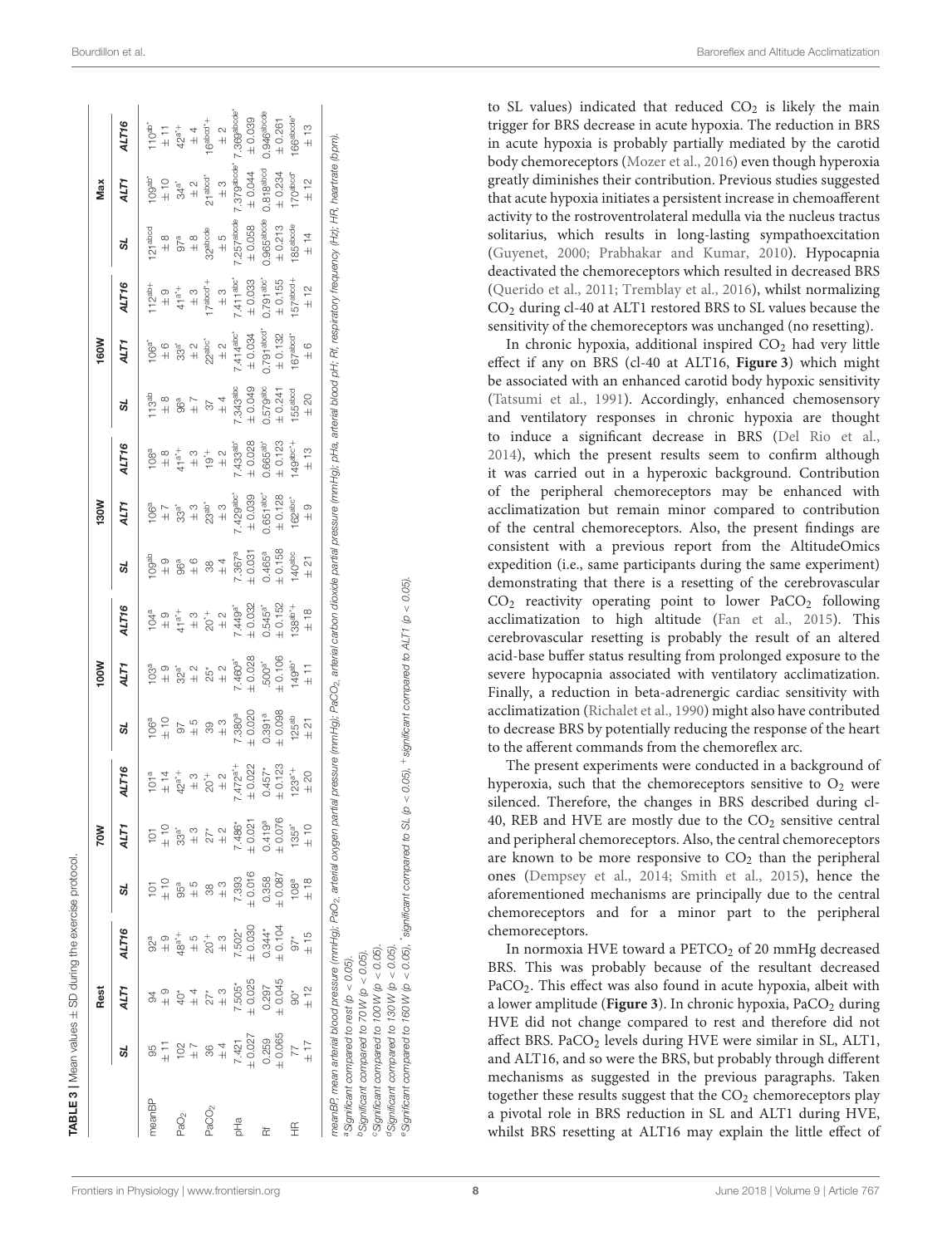<span id="page-8-0"></span>

|  | TABLE 4   BRS during the rest protocol with and without respiratory frequency. CV and CI refer to BRS with respiration. |  |
|--|-------------------------------------------------------------------------------------------------------------------------|--|
|--|-------------------------------------------------------------------------------------------------------------------------|--|

|                                 |               | Rest              |                           |                 | cl-40              |                   |                                 | <b>REB</b>               |                   |                             | <b>HVE</b>       |                   |
|---------------------------------|---------------|-------------------|---------------------------|-----------------|--------------------|-------------------|---------------------------------|--------------------------|-------------------|-----------------------------|------------------|-------------------|
|                                 | <b>SL</b>     | ALT <sub>1</sub>  | ALT <sub>16</sub>         | SL              | ALT <sub>1</sub>   | ALT <sub>16</sub> | <b>SL</b>                       | ALT <sub>1</sub>         | ALT <sub>16</sub> | <b>SL</b>                   | ALT <sub>1</sub> | ALT <sub>16</sub> |
| $BRS - resp$<br>(ms/mmHq)       | $8.1 \pm 1.9$ | $6.5 \pm 3.6$     | $4.0 \pm 1.1$             | $9.0 \pm 2.7$   | $10.4 \pm 7.9$     | $5.4 \pm 4.8$     | $10.1 \pm 6.0$                  | $7.0 \pm 4.0$            | $6.6 \pm 9.4$     | $2.7 \pm 3.1$               | $3.5 \pm 4.0$    | $3.2 \pm 1.4$     |
| $BRS - no$<br>resp<br>(ms/mmHq) | $3.9 + 1.9^*$ | $2.9 \pm 1.0^{4}$ | $2.3 \pm 0.4^{\degree a}$ | $4.6 \pm 3.6^*$ | $5.0 \pm 1.9^{\$}$ |                   | $4.1 \pm 4.7^*$ $3.9 \pm 1.9^*$ | $5.0 \pm 1.8^{\text{*}}$ | $4.3 \pm 2.0^{4}$ | $4.5 + 2.4^*$ $2.5 + 1.0^a$ |                  | $2.4 + 1.5^a$     |
| CV                              | 0.23          | 0.55              | 0.27                      | 0.30            | 0.27               | 0.89              | 0.59                            | 0.57                     | 1.41              | 1.13                        | 1.12             | 0.44              |
| Cl <sub>inf</sub>               | 7.3           | 5.0               | 3.5                       | 7.8             | 7.1                | 3.4               | 7.6                             | 5.3                      | 2.7               | 1.4                         | 1.9              | 2.6               |
| Cl <sub>sub</sub>               | 8.9           | 8.0               | 4.5                       | 10.1            | 13.8               | 7.4               | 12.6                            | 8.7                      | 10.6              | 4.1                         | 5.2              | 3.9               |

BRS – resp, baroreflex sensitivity assessed using the sequence method (ms/mmHg); BRS – no resp, baroreflex sensitivity assessed using the sequence method with respiration frequency removed (ms/mmHg); \*significant compared to BRS - resp ( $p < 0.05$ ). §different from rest ( $p < 0.05$ ).

<sup>a</sup> Different from SL  $p > 0.05$ ). Coefficient of variation (CV), superior (CI<sub>sup</sub>), and inferior (CI<sub>inf</sub>) confidence interval boundaries of BRS (ms/mmHg) with respiration. The CI values have been computed using the classical 95% confidence interval.

HVE. Prolonged exposure to  $PaCO<sub>2</sub>$  as low as 20 mmHg likely provoked a resetting of the  $CO<sub>2</sub>$  chemoreceptors around this value. Suddenly returning  $PaCO<sub>2</sub>$  to 40 mmHg triggers severe hyperventilation and is hardly tolerated, however it does not restore BRS (condition cl-40), therefore evidencing the reset of the  $CO<sub>2</sub>$  chemoreceptors toward low PaCO<sub>2</sub>.

Rebreathing did not affect BRS but provoked large increases in BP at ALT1 and ALT16, as if the capacity of the baroreflex was overwhelmed by the very high levels of  $CO<sub>2</sub>$  and concomitant rapid drop in blood pHa. To be able to correct such changes in BP, BRS should have augmented by a very large margin, probably more than it is physically able to do, hence the enormous increase in BP. Additionally, in hypoxic conditions BRS decreases, which is not in favor of the ability to correct large increases in BP.

BRS decreases when HR increases. Intrinsic HR does not seem to change significantly with acute hypoxia (i.e., no change in the face of combined adrenergic and vagal blockade) suggesting that the ANS mechanisms must be responsible for HR (and BRS) changes at altitude [\(Koller et al., 1988\)](#page-11-24).

Our results can be summarized as follows: (1) the rest condition shows BRS with low  $O_2$  and  $CO_2$  levels; (2) The Clamp-40 condition normalizes  $CO<sub>2</sub>$ , however the respiratory frequency is increased, which we address further in a dedicated section; (3) The REB condition shows BRS with high levels of  $CO<sub>2</sub>$  and increased respiratory frequency; (4) Finally, the HVE condition shows BRS with low levels of  $CO<sub>2</sub>$  and an effect from central command on breathing pattern. The results obtained in these conditions clearly show the effects of  $CO<sub>2</sub>$  on the chemoreflex, but cannot exclude a partial role of respiratory frequency, tidal volume (lung stretch) or central command. A previous study tightly controlling ventilation for tidal volume and respiratory frequency showed that hyperpnoea did not influence BRS whilst hypoxia and hypocapnia did [\(Halliwill et al., 2003\)](#page-11-25). The present report shows that chronic exposure to altitude provokes an adaptation of BRS (responses to  $CO<sub>2</sub>$  are changed) which is independent of the hypoxic and hypocapnic conditions inherent to altitude exposure (e.g., normalizing  $CO<sub>2</sub>$  in cl-40 in chronic altitude did not restore BRS to SL values).

Similar  $PaCO<sub>2</sub>$  were targeted for hypo and hypercapnic conditions in SL, ALT1, and ALT16, for example making cl-40 a normocapnic condition in SL but a hypercapnic condition

in ALT1 and ALT16. The goal of this experimental design was to demonstrate an absolute reset of the chemoreceptors after acclimatization. That is, after prolonged exposure to low  $PaCO<sub>2</sub>$ , the CO<sub>2</sub> chemoreceptors activity would be centered on a low PaCO<sub>2</sub>. Suddenly returning to a PaCO<sub>2</sub> of 40 mmHg immediately restores BRS in ALT1 therefore indicating no resetting, whilst the same sudden exposure at ALT16 does not restore BRS to SL value indicating a resetting. Choosing what values to target is not easy. Depending on the question asked, different targets would be appropriate, for example, using same delta PaCO2 from normocapnia in each condition [\(Rupp et al., 2013\)](#page-12-20), could have led to changes in sensitivity i.e., different changes in BRS to a given delta of PaCO<sub>2</sub> but would have prevented the demonstration of the absolute reset. Therefore, comparing different conditions (i.e., normocapnia vs. hpercapnia), was the only way to demonstrate the absolute reset.

Plotting BRS against the wide range of  $PaCO<sub>2</sub>$  available in the present study allows us to assess how much the baroreflex can control BP from HVE to REB, notably by taking the slope of this relationship, which can be used to assess baroreflex gain. **[Figure 4](#page-6-1)** shows that this gain significantly decreased from SL to ALT1 and further to ALT16, a finding consistent with the decrease in sensitivity and which is probably dependent on the same mechanisms. In acute and particularly in chronic hypoxia, the baroreflex partially loses its ability to control BP when  $PaCO<sub>2</sub>$ changes. Accordingly, a previous study showed that respiratoryinduced variations in blood pressure are greater in hypoxic conditions [\(Brown et al., 2014\)](#page-11-26), suggesting an impaired control of blood pressure. The inverse relationship was found when BRS was plotted vs. pHa, but the physiological principle remains the same. The central chemoreceptors are excited in acute hypoxia and their sensitivity is enhanced in chronic hypoxia, which results in a decrease in BRS gain and ability to properly control BP over a wide range of  $PaCO<sub>2</sub>$  [\(Fan et al., 2014\)](#page-11-27).

#### BRS During Exercise

Baroreflex resetting during exercise occurred at SL, ALT1, and ALT16 as we found no major changes in BP during exercise. However, BRS during exercise seemed more affected in ALT1 than in ALT16. Indeed, at SL and ALT16 the decrease in BRS with increasing exercise intensity was progressive (similar time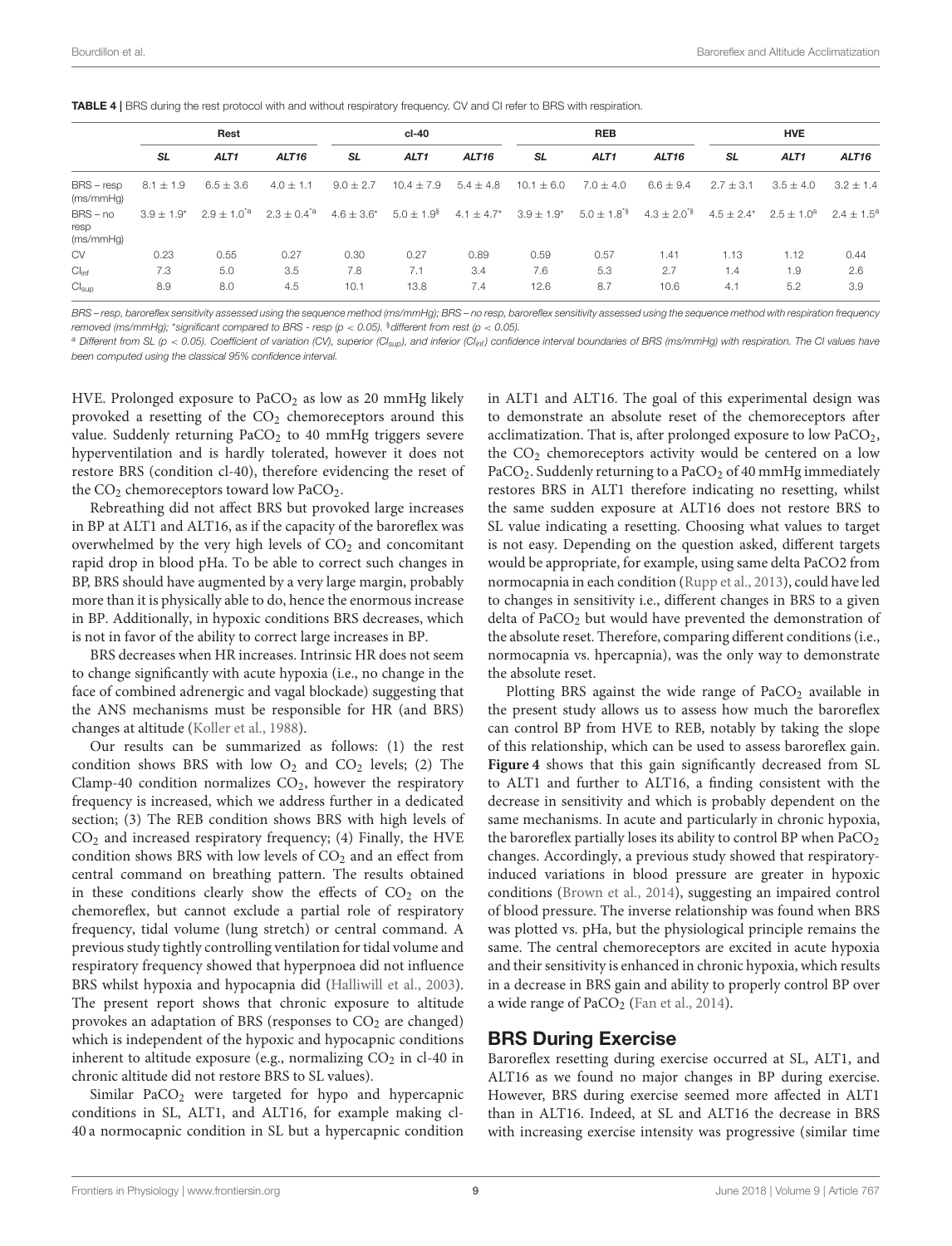decays) whilst in ALT1 there was a sudden drop between rest and 70W, BRS remaining around its 70W value for the subsequent exercise stages (changed time decay, **[Figure 6](#page-6-0)**). This observation suggests that the acute hypoxia-induced heightened activation of the chemoreceptors affects the resetting of the baroreflex. The enhanced sensitivity of the chemoreceptors occurring with acclimatization then seemed to let BRS resetting recover toward SL levels, the progressive decrease in BRS during exercise being comparable between SL and ALT16, the main difference being at rest.

#### Influence of the Respiratory Frequency on BRS

One of the main physiological factors affecting BRS is the respiratory frequency [\(Horsman et al., 2015\)](#page-11-28). In the present study, hypoxia per se did not modify the respiratory frequency (**[Table 2](#page-5-0)**) and accordingly, removing the respiratory frequency from the blood pressure signal decreased BRS in SL, ALT1, and ALT16 (**[Table 4](#page-8-0)**). Therefore, the decrease in BRS at rest in ALT1 and ALT16 is not due to variations in the respiratory frequency. During cl-40, the respiratory frequency increased at ALT1 and ALT16 because of the increased ventilatory drive from high CO<sub>2</sub>. However, when removing the respiratory frequency, the comparisons between SL, ALT1 and ALT16 did not change much and this would therefore not affect our interpretation of the data. During REB, removing the respiratory frequency abolished the differences between SL, ALT1, and ALT16 and increases BRS compared to rest in ALT1 and ALT16 (**[Table 4](#page-8-0)**). However, the corresponding mean BPs are very high (291 and 216 mmHg respectively, **[Table 3](#page-7-0)**). Therefore, interpretation of BRS should be made with caution. BP regulation is designed to work around mean BP of about 100, or 130–140 at maximum, certainly not above 200 mmHg. During HVE removing the respiratory frequency diminished BRS in SL but not in ALT1 and ALT16. PaCO<sub>2</sub> during HVE did not change in ALT1 and ALT16 (i.e., HVE is normocapnic) whilst it greatly diminished at SL (i.e., HVE is hypocapnic) therefore decreasing BRS. Even if removing respiration modified BRS response in HVE, we still contend that PaCO<sub>2</sub> is essential, whilst respiratory frequency probably comes as a second factor. Overall it seems that the effects of the rest protocol on BRS were mainly due to modifications occurring in the arc reflex controlling the baroreflex rather than to an artifact linked to the respiratory frequency.

During the exercise protocol, removing the respiratory frequency decreased BRS at rest and 70W only. This decrease would not affect our interpretation of the results since the differences between SL, ALT1, and ALT16 remained consistent. From 100W to Max, removing the respiration frequency did not significantly change BRS.

#### LIMITATIONS

In our setup there was no independent control of  $PO<sub>2</sub>$  and  $PCO<sub>2</sub>$ , i.e., interventions which modified inspired  $O_2$  only or modified inspired CO<sup>2</sup> only. Therefore, we cannot entirely identify the influence of each and we cannot exclude that the diminishing

| ١<br>į<br>١                                                   |
|---------------------------------------------------------------|
| j<br>١<br>ı<br>$\overline{\phantom{a}}$<br>$\frac{1}{2}$<br>ı |
| i<br>b                                                        |
| ٦<br>ς<br>Σ<br>i                                              |
| ĵ                                                             |
| I<br>ı<br>١<br>$\frac{1}{2}$<br>١<br>b<br>I<br>١              |
| Ì<br>)<br>J<br>ï                                              |
| c<br>f<br>١                                                   |
| ц<br>!<br>Į<br>ı<br>í<br>ı                                    |

|                          |                | Rest       |                      |                         | 70W                  |                        |                        | <b>NOOI</b>     |                   |                   | <b>M081</b>         |                        |                | 160W             |               |                   | Max               |                     |
|--------------------------|----------------|------------|----------------------|-------------------------|----------------------|------------------------|------------------------|-----------------|-------------------|-------------------|---------------------|------------------------|----------------|------------------|---------------|-------------------|-------------------|---------------------|
|                          | ದ              | ALT1       | ALT16                | 5L                      | ALT1                 | ALT16                  | ದ                      | ALT1            | ALT16             | ಜ                 | ALT1                | ALT16                  | ದ              | ALT1             | ALT16         | 51                | ALT1              | ALT16               |
| BRS-                     |                |            | 53                   | 33                      | $\frac{5}{1}$        | 24                     | 2.6                    | $\frac{6}{1}$   |                   | $\overline{1}$ .  |                     | $\overline{a}$         | $\overline{2}$ | $\sum_{i=1}^{n}$ | <u>ო</u>      | 4.5               | 5.9               | $\frac{8}{10}$      |
| resp                     | $\pm 6.3$      | $\pm 4.1$  | $\pm 2.1$            | ±1.7                    | $\pm 0.7$            | ± 1.4                  | ± 1.4                  | $\pm$ 1.0       | $7.7 + 0.7$       | ± 1.2             | .<br>3<br>3         | $\pm$ 1.8              | ± 2.8          | $\pm 0.5$        | $\pm 0.3$     | $\pm 9.6$         | ± 6.7             | $\pm 0.2$           |
| (ms/mmHa)                |                |            |                      |                         |                      |                        |                        |                 |                   |                   |                     |                        |                |                  |               |                   |                   |                     |
| BRS-no                   | $\overline{6}$ | 23         |                      | 22                      |                      | $\overline{1}$ .       | $\frac{1}{2}$          |                 | $\frac{80}{1}$    | $\frac{6}{1}$     | Q.Q                 | $\frac{1}{4}$          | 3.5            | $\frac{1}{2}$    | $\frac{3}{1}$ | 38                | 4.6               | $\frac{1}{2}$       |
| resp                     | $+3.1*$        | $\pm 2.5a$ | $\pm 0.3^{\text{a}}$ | $\pm$ 1.0 <sup>'s</sup> |                      | $\pm$ 0.4 <sup>§</sup> | $\pm 0.7$ <sup>§</sup> | $\pm 0.3$       | $\pm 0.5^{\circ}$ | $\pm 0.6^{\circ}$ | $±1.2$ <sup>§</sup> | $\pm 0.2$ <sup>8</sup> | $\frac{1}{2}$  | $\pm$ 0.7        | $\pm 0.3$     | $\pm 2.8^{\circ}$ | $\frac{1}{2}$     | $±1.4$ <sup>§</sup> |
| (ms/mmHg)                |                |            |                      |                         | $0.3$ <sup>*8a</sup> |                        |                        |                 |                   |                   |                     |                        |                |                  |               |                   |                   |                     |
| 2                        | 0.57           | 0.58       | 0.41                 | 0.50                    | 0.43                 | 0.59                   | 0.53                   | 0.67            | 0.44              | 0.69              | 001                 | R<br>S                 | 33.            | 0.42             | 0.26          | 2.15              | 1.14              | 0.19                |
| $\frac{1}{\overline{C}}$ | $\frac{8}{1}$  | 4.9        | $\frac{1}{4}$        | 2.4                     | $\frac{1}{2}$        | $\overline{1}$ .       | $\frac{0}{1}$          | $\frac{0}{1}$   | $\frac{3}{1}$     | $\overline{1}$    | $\frac{8}{10}$      | $\frac{8}{2}$          | $\frac{6}{2}$  | $\frac{1}{1}$    | H             | $-0.7$            | 2.3               | $\frac{8}{10}$      |
| Cl <sub>sup</sub>        | 14.5           | 33         | 6.4                  | 4.2                     | O.                   | 3.2                    | 3.4                    | $\overline{21}$ | $\overline{21}$   | $\overline{2.4}$  | $\frac{1}{3}$       | 2.7                    | 3.6            | LQ.              | $\frac{5}{1}$ | 9.6               | $\ddot{\theta}$ . | $\frac{0}{0}$       |

[Frontiers in Physiology](https://www.frontiersin.org/journals/physiology)| [www.frontiersin.org](https://www.frontiersin.org) 10 10 [June 2018 | Volume 9 | Article 767](https://www.frontiersin.org/journals/physiology#articles)

<span id="page-9-0"></span>interval.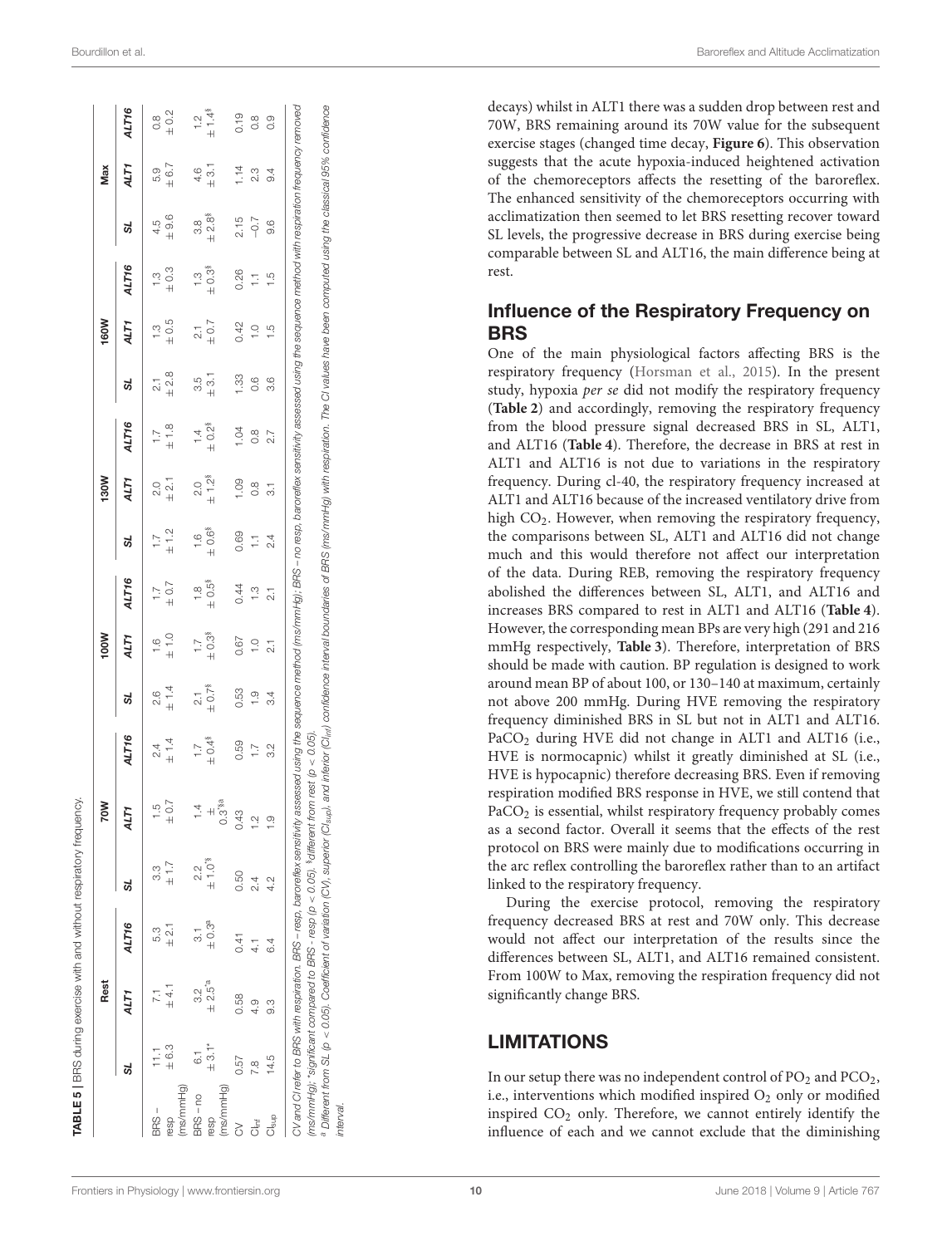hyperoxic background triggered a light hyperventilation toward the end of our experimental sequence, due to  $O_2$  chemoreceptors [\(Querido et al., 2010\)](#page-12-21). However, our study setting allowed to determine that  $CO<sub>2</sub>$  has a greater relative importance as compared to  $O_2$  in the BRS reduction in acute and chronic hypoxia, which is concordant with previously published studies.

The technique used to define and detect the limits between pulse cycles influences the resulting time series of pulse-to-pulse intervals [\(Schäfer and Vagedes, 2013\)](#page-12-22). IBI detection using the timing of the systolic peak as fiducial point to measure IBI may be imprecise [\(Suhrbier et al., 2006\)](#page-12-23). Numerous studies are based on algorithms for detecting systolic peaks, which make our study comparable to the literature. Additionally, pulse rate variability or heart rate variability analyses require high precision in IBI detection over several minutes of recordings. In the BRS analysis, we are only looking for a difference between two consecutive IBI of more or less than 5 ms to validate a sequence. Therefore, the time precision is of lesser importance compared to other types of analysis. Finally, we used intraarterial catheterization to obtain the traces of continuous blood pressure. Therefore, the signal is clean (low noise) and better delineated than in the great majority of studies, where photoplethysmography originated signals were recorded. Therefore the technique presently used (interpolation coupled to maximum finding) is of good quality.

The evaluation of BRS is an established tool for the assessment of autonomic control of the cardiovascular system. Besides the well-acknowledged physiological role in the maintenance of circulatory homeostasis, evidence has been accumulating that changes in the characteristics of baroreflex function reflect alterations in autonomic control of the cardiovascular system [\(Eckberg and Sleight, 1992\)](#page-11-29). Measuring the baroreflex has been shown to be a source of valuable information in the clinical management of a variety of diseases [\(La Rovere et al., 2008\)](#page-11-14). However, studying the baroreflex responses in humans exposed to high altitude is difficult. The neck chamber system has been proposed [\(Parati and Mancia, 1992;](#page-12-24) [Sagawa et al., 1997\)](#page-12-25) to study BRS under lowered carotid transmural pressure (therefore simulating hypobaria), but the spontaneous BRS method during a prolonged sojourn probably remains the closest to reflecting in vivo natural adaptation of the cardiovascular system to high altitude [\(Roche et al., 2002\)](#page-12-14). The aim of this study was to investigate the spontaneous variations in BRS, which includes its manifestation occurring with respiration. Removing respiration was an enormous work but provides a view as comprehensive as possible to the readers. It is evident that removing respiration flattens the continuous BP signal, hence removing many occurrences of BP sequences to be included in the computations, therefore constituting an artificial BP (i.e., variations in BP are never free of influence from respiration). Similarly, HR increased at altitude, which may decrease BRS. It is unfortunately not possible to estimate what would have been BRS if HR had not changed. Yet, our results demonstrate that  $CO<sub>2</sub>$  is essential in BRS adaptations during acclimatization to high altitude.

Other methods exist to estimate BRS (such as the Transfer Function method and Bernardi's ratio of the standard deviations).

Comparable trends between those methods have been reported [\(Laude et al., 2004\)](#page-11-30). Applied on our dataset, Bernardi's method gave results close to the sequence method and interpretation of our results would not have been different (data not shown). The Transfer Function method showed more discrepant results and aberrant values. Detailed differences between those methods on our dataset were beyond the scope of the present article.

Also, using the sequence method, positive and negative sequences were isolated and treated separately, which did not significantly change the results. When more than three consecutive points constituting a sequence were found BRS was calculated with and without overlap of those points, which again did not significantly change the results. The sequence method has a number of limits concerning the criteria about what sequences can be used, but we have taken as many precautions as we could to ensure that the reported BRS represent as fairly as possible what is actually going on during acclimatization to altitude.

Finally, neural and molecular mechanisms of the BRS reduction in acute and chronic hypoxia were also beyond the scope of the present work. Future studies are needed to further explore the mechanisms.

# **CONCLUSIONS**

This study is the first to report a decrease in BRS in acute hypoxia that was exacerbated after acclimatization to 5,260 m. Because this decrease in acute hypoxia was reversible when clamping  $CO<sub>2</sub>$ at sea level values in acute hypoxia, but not in chronic hypoxia, we contend the following mechanisms to explain our findings: during acute exposure, a hypoxia-induced heightened activation of the CO<sub>2</sub> chemoreceptors would be the main trigger, whilst in chronic hypoxia an increase in  $CO<sub>2</sub>$  chemoreceptor sensitivity might be the principal cause of the attenuated BRS. The increased sensitivity during acclimatization is not immediately reversible with acute hyperoxia. Future studies, using a tight control of the respiratory pattern, are needed to determine the nature of the neural and molecular changes underlying those decreases in BRS. During incremental exercise, the BRS decrease is similar in normoxia and chronic hypoxia whilst it happens at lower intensity and with larger drop in acute hypoxia.

# AUTHOR CONTRIBUTIONS

AL, AS, BK, and RR conceived and designed the experiments. NB and AS performed the experiments NB, SY, and J-MV analyzed data. NB interpreted the data, wrote the first version of the manuscript, and prepared the figures. SY, AS, AL, RR, J-MV, and BK revised the manuscript. All authors approved final version of the manuscript.

# FUNDING

This study was supported by the Swiss National Science Foundation and the Faculty of Medicine of the University of Geneva. The overall AltitudeOmics study was funded in part by U.S. Department of Defense Grants W81XWH-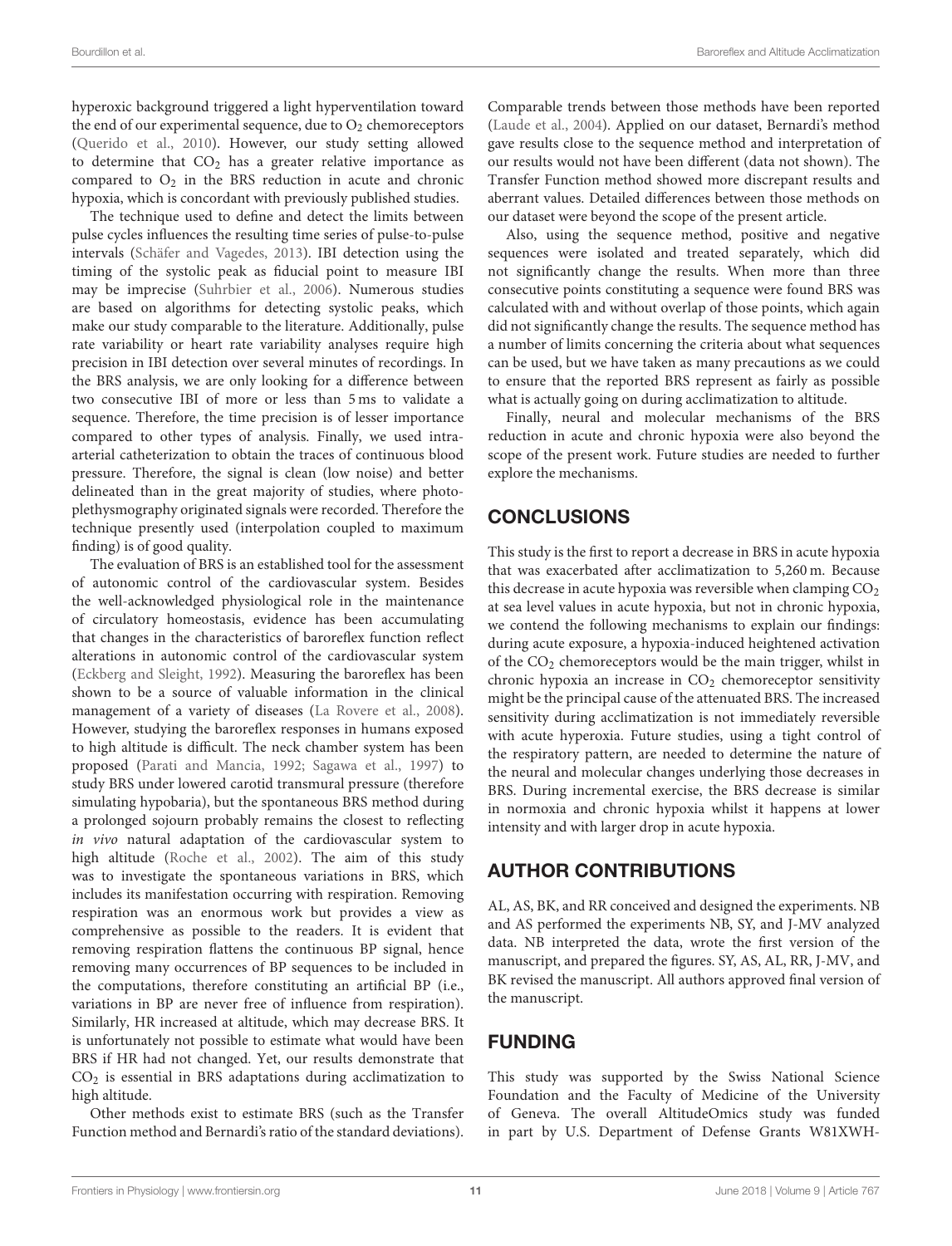11-2-0040 TATRC to RR and W81XWH-10-2-0114 to AL); the Cardiopulmonary and Respiratory Physiology Laboratory, University of Oregon; and by the Altitude Research Center and the Charles S. Houston Endowed Professorship, Department of Emergency Medicine, School of Medicine, University of Colorado Denver.

#### ACKNOWLEDGMENTS

This paper is part of a series titled AltitudeOmics that together represent a group of studies that explore the basic

#### **REFERENCES**

- <span id="page-11-13"></span>Bernardi, L., De Barbieri, G., Rosengård-Bärlund, M., Mäkinen, V. P., Porta, C., and Groop, P. H. (2010). New method to measure and improve consistency of baroreflex sensitivity values. Clin. Auton. Res. 20, 353–361. doi: [10.1007/s10286-010-0079-1](https://doi.org/10.1007/s10286-010-0079-1)
- <span id="page-11-1"></span>Bernardi, L., Passino, C., Spadacini, G., Calciati, A., Robergs, R., Greene, R., et al. (1998). Cardiovascular autonomic modulation and activity of carotid baroreceptors at altitude. Clin. Sci. Lond. Engl. 95, 565–573. doi: [10.1042/cs0950565](https://doi.org/10.1042/cs0950565)
- <span id="page-11-6"></span>Bevegård, B. S., and Shepherd, J. T. (1966). Circulatory effects of stimulating the carotid arterial stretch receptors in man at rest and during exercise. J. Clin. Invest. 45, 132–142. doi: [10.1172/JCI105317](https://doi.org/10.1172/JCI105317)
- <span id="page-11-26"></span>Brown, S. J., Barnes, M. J., and Mündel, T. (2014). Effects of hypoxia and hypercapnia on human HRV and respiratory sinus arrhythmia. Acta Physiol. Hung. 101, 263–272. doi: [10.1556/APhysiol.101.2014.3.1](https://doi.org/10.1556/APhysiol.101.2014.3.1)
- <span id="page-11-2"></span>Cooper, V. L., Pearson, S. B., Bowker, C. M., Elliott, M. W., and Hainsworth, R. (2005). Interaction of chemoreceptor and baroreceptor reflexes by hypoxia and hypercapnia - a mechanism for promoting hypertension in obstructive sleep apnoea. J. Physiol. 568, 677–687. doi: [10.1113/jphysiol.2005.094151](https://doi.org/10.1113/jphysiol.2005.094151)
- <span id="page-11-3"></span>Cowley, A. W., Liard, J. F., and Guyton, A. C. (1973). Role of baroreceptor reflex in daily control of arterial blood pressure and other variables in dogs. Circ. Res. 32, 564–576. doi: [10.1161/01.RES.32.5.564](https://doi.org/10.1161/01.RES.32.5.564)
- <span id="page-11-22"></span>Del Rio, R., Moya, E. A., and Iturriaga, R. (2014). Carotid body potentiation during chronic intermittent hypoxia: implication for hypertension. Front. Physiol. 5:434. doi: [10.3389/fphys.2014.00434](https://doi.org/10.3389/fphys.2014.00434)
- <span id="page-11-4"></span>Dempsey, J. A., Powell, F. L., Bisgard, G. E., Blain, G. M., Poulin, M. J., and Smith, C. A. (2014). Role of chemoreception in cardiorespiratory acclimatization to, and deacclimatization from, hypoxia. J. Appl. Physiol. 116, 858–866. doi: [10.1152/japplphysiol.01126.2013](https://doi.org/10.1152/japplphysiol.01126.2013)
- <span id="page-11-15"></span>Di Rienzo, M., Parati, G., Castiglioni, P., Tordi, R., Mancia, G., and Pedotti, A. (2001). Baroreflex effectiveness index: an additional measure of baroreflex control of heart rate in daily life. Am. J. Physiol. 280, R744–R751. doi: [10.1152/ajpregu.2001.280.3.R744](https://doi.org/10.1152/ajpregu.2001.280.3.R744)
- <span id="page-11-16"></span>Eckberg, D. L. (2009). Point:counterpoint: respiratory sinus arrhythmia is due to a central mechanism vs. respiratory sinus arrhythmia is due to the baroreflex mechanism. J. Appl. Physiol. 106, 1740–1742; discussion: 1744. doi: [10.1152/japplphysiol.91107.2008](https://doi.org/10.1152/japplphysiol.91107.2008)
- <span id="page-11-7"></span>Eckberg, D. L., Cavanaugh, M. S., Mark, A. L., and Abboud, F. M. (1975). A simplified neck suction device for activation of carotid baroreceptors. J. Lab. Clin. Med. 85, 167–173.
- <span id="page-11-29"></span>Eckberg, D., and Sleight, P. (1992). Human Baroreflexes in Health and Disease. Oxford: Clarendon Press.
- <span id="page-11-23"></span>Fan, J. L., Subudhi, A. W., Duffin, J., Lovering, A. T., Roach, R. C., and Kayser, B. (2015). AltitudeOmics: resetting of cerebrovascular CO2 reactivity following acclimatization to high altitude. Front. Physiol. 6:394. doi: [10.3389/fphys.2015.00394](https://doi.org/10.3389/fphys.2015.00394)
- <span id="page-11-27"></span>Fan, J. L., Subudhi, A. W., Evero, O., Bourdillon, N., Kayser, B., Lovering, A. T., et al. (2014). AltitudeOmics: enhanced cerebrovascular reactivity and ventilatory response to CO2 with high-altitude acclimatization and reexposure. J. Appl. Physiol. 116, 911–918. doi: [10.1152/japplphysiol.00704.2013](https://doi.org/10.1152/japplphysiol.00704.2013)

mechanisms controlling human acclimatization to hypoxia and its subsequent retention. Many people and organizations have invested enormous amounts of time and resources to make AltitudeOmics a success. Foremost, the study was made possible by the tireless support, generosity, and tenacity of our research subjects. AltitudeOmics principal investigators were AL, AS, and RR. A complete list of other investigators on this multinational, collaborative effort involved in development, subject management and data collection, supporting industry partners, and people and organizations in Bolivia that made AltitudeOmics possible is available in the first paper in this series [\(Subudhi et al., 2014\)](#page-12-5).

- <span id="page-11-18"></span>Frigge, M., Hoaglin, D. C., and Iglewicz, B. (1989). Some implementations of the boxplot. Am. Stat. 43:50.
- <span id="page-11-21"></span>Guyenet, P. G. (2000). Neural structures that mediate sympathoexcitation during hypoxia. Respir. Physiol. 121, 147–162. doi: [10.1016/S0034-5687\(00\)00125-0](https://doi.org/10.1016/S0034-5687(00)00125-0)
- <span id="page-11-0"></span>Halliwill, J. R., and Minson, C. T. (2002). Effect of hypoxia on arterial baroreflex control of heart rate and muscle sympathetic nerve activity in humans. J. Appl. Physiol. 93, 857–864. doi: [10.1152/japplphysiol.01103.2001](https://doi.org/10.1152/japplphysiol.01103.2001)
- <span id="page-11-25"></span>Halliwill, J. R., Morgan, B. J., and Charkoudian, N. (2003). Peripheral chemoreflex and baroreflex interactions in cardiovascular regulation in humans. J. Physiol. 552, 295–302. doi: [10.1113/jphysiol.2003.050708](https://doi.org/10.1113/jphysiol.2003.050708)
- <span id="page-11-28"></span>Horsman, H. M., Peebles, K. C., and Tzeng, Y. C. (2015). Interactions between breathing rate and low-frequency fluctuations in blood pressure and cardiac intervals. J. Appl. Physiol. 119, 793–798. doi: [10.1152/japplphysiol.00525.2015](https://doi.org/10.1152/japplphysiol.00525.2015)
- <span id="page-11-8"></span>Joyner, M. J. (2006). Baroreceptor function during exercise: resetting the record. Exp. Physiol. 91, 27–36. doi: [10.1113/expphysiol.2005.032102](https://doi.org/10.1113/expphysiol.2005.032102)
- <span id="page-11-17"></span>Karemaker, J. M. (2009). Counterpoint: respiratory sinus arrhythmia is due to the baroreflex mechanism. J. Appl. Physiol. 106, 1742–1743; discussion: 1744. doi: [10.1152/japplphysiol.91107.2008a](https://doi.org/10.1152/japplphysiol.91107.2008a)
- <span id="page-11-10"></span>Knapik, J. (1989). The Army Physical Fitness Test (APFT): a review of the literature. Mil. Med. 154, 326–329. doi: [10.1093/milmed/154.6.326](https://doi.org/10.1093/milmed/154.6.326)
- <span id="page-11-24"></span>Koller, E. A., Drechsel, S., Hess, T., Macherel, P., and Boutellier, U. (1988). Effects of atropine and propranolol on the respiratory, circulatory, and ECG responses to high altitude in man. Eur. J. Appl. Physiol. 57, 163–172. doi: [10.1007/BF00640657](https://doi.org/10.1007/BF00640657)
- <span id="page-11-14"></span>La Rovere, M. T., Pinna, G. D., and Raczak, G. (2008). Baroreflex sensitivity: measurement and clinical implications. Ann. Noninvasive Electrocardiol. 13, 191–207. doi: [10.1111/j.1542-474X.2008.00219.x](https://doi.org/10.1111/j.1542-474X.2008.00219.x)
- <span id="page-11-30"></span>Laude, D., Elghozi, J. L., Girard, A., Bellard, E., Bouhaddi, M., Castiglioni, P., et al. (2004). Comparison of various techniques used to estimate spontaneous baroreflex sensitivity (the EuroBaVar study). Am. J. Physiol. 286, R226–R231. doi: [10.1152/ajpregu.00709.2002](https://doi.org/10.1152/ajpregu.00709.2002)
- <span id="page-11-19"></span>McGill, R., Tukey, J., and Larsen, W. (1978). Variations of Boxplots. Am. Stat. 32, 12–16.
- <span id="page-11-12"></span>Merri, M., Farden, D. C., Mottley, J. G., and Titlebaum, E. L. (1990). Sampling frequency of the electrocardiogram for spectral analysis of the heart rate variability. IEEE Trans. Biomed. Eng. 37, 99–106. doi: [10.1109/10.43621](https://doi.org/10.1109/10.43621)
- <span id="page-11-5"></span>Michelini, L. C., O'Leary, D. S., Raven, P. B., and Nóbrega, A. C. L. (2015). Neural control of circulation and exercise: a translational approach disclosing interactions between central command, arterial baroreflex, and muscle metaboreflex. Am. J. Physiol. Heart Circ. Physiol. 309, H381–H392. doi: [10.1152/ajpheart.00077.2015](https://doi.org/10.1152/ajpheart.00077.2015)
- <span id="page-11-20"></span>Mozer, M. T., Holbein, W. W., Joyner, M. J., Curry, T. B., and Limberg, J. K. (2016). Reductions in carotid chemoreceptor activity with low-dose dopamine improves baroreflex control of heart rate during hypoxia in humans. Physiol. Rep. 4:e12859. doi: [10.14814/phy2.12859](https://doi.org/10.14814/phy2.12859)
- <span id="page-11-11"></span>Olin, J. T., Dimmen, A. C., Subudhi, A. W., and Roach, R. C. (2012). A simple method to clamp end-tidal carbon dioxide during rest and exercise. Eur. J. Appl. Physiol. 112, 3439–3444. doi: [10.1007/s00421-012-2433-6](https://doi.org/10.1007/s00421-012-2433-6)
- <span id="page-11-9"></span>Papelier, Y., Escourrou, P., Gauthier, J. P., and Rowell, L. B. (1994). Carotid baroreflex control of blood pressure and heart rate in men during dynamic exercise. J. Appl. Physiol. 77, 502–506. doi: [10.1152/jappl.1994.77.2.502](https://doi.org/10.1152/jappl.1994.77.2.502)